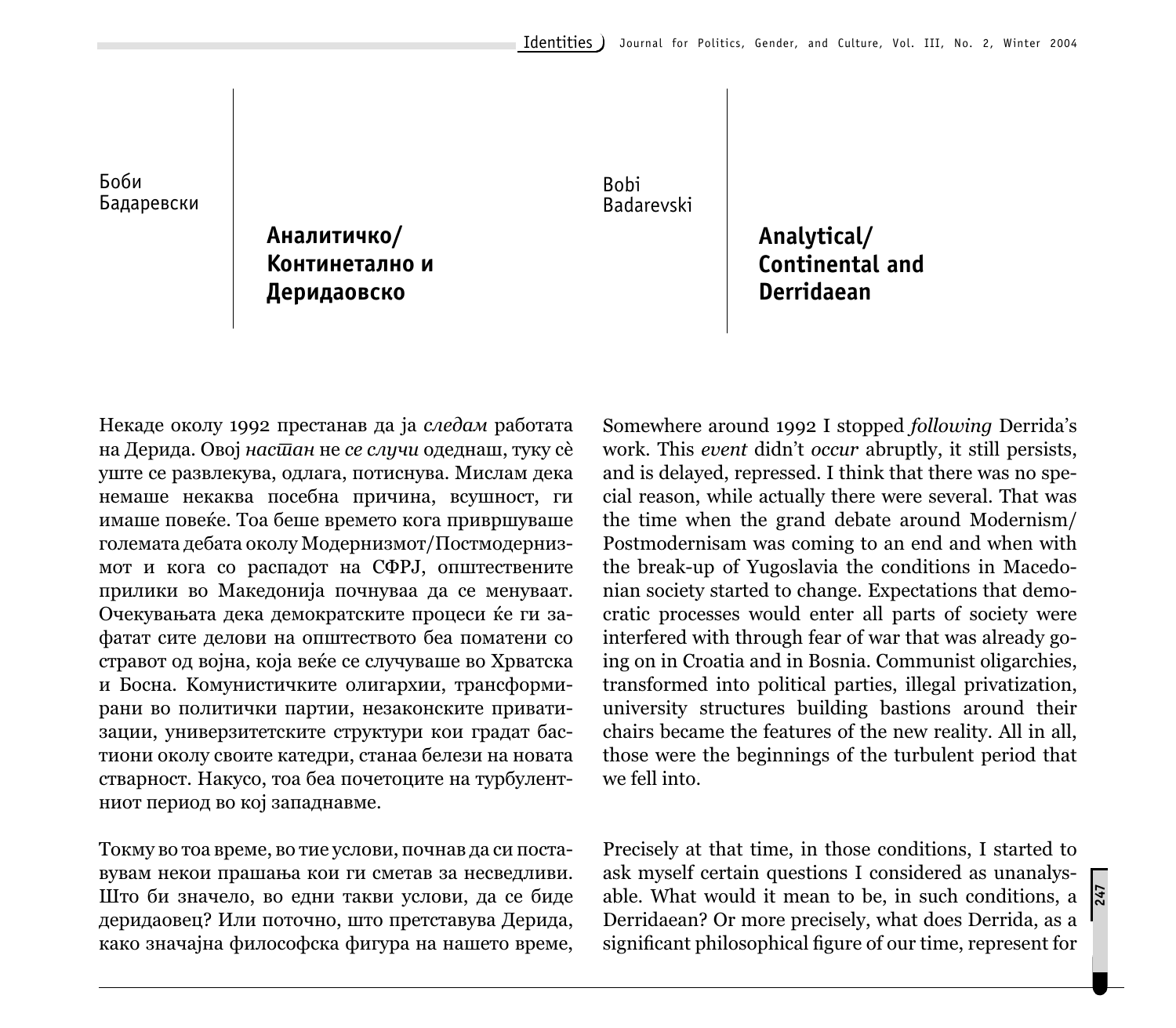за демократските процеси во Македонија? Од друга страна, верував и сѐ уште верувам, дека одредени интринсични теми, проблеми и прашања на философијата треба да се сфатат како технички прашања на дисциплината. Но, тоа не значи дека целата философија на некој философ, на некое движење или правец не може, не смее или нема да има политички последици.

Меѓутоа, стварноста и настаните ги демантираа моите сфаќања. Во тоа време, оние коишто беа оценувани како деридаовци или постмодернисти, беа сместувани во некаков политички кош, од каде требаше да се излезе или како авангарда на македонската демократија (но скроена по моделот на авангардата на комунистичката трансформација) или како некој кој загрозува нечии интереси, било да се тоа политички, економски или интелектуални. Имаше нешто заведувачко во сета таа работа. Имаше такви кои, колнејќи се во својата интелектуална чесност, се проектираа во ничеовското барање за воспоставување нови вредности и завршуваа како "дворски" интелектуалци на новите олигархии; некои стануваа професори кои со својот деконструктивистички жаргон ги маѓепсуваа како своите постари колеги професори, така и своите студенти, иако недоволно сигурни дека тоа што го зборуваат е навистина така.

Анализата на таквата констелација на односите во македонското општество покажуваше длабоки траги на борба за политичка моќ. Верувам дека не стануваше збор за некаква оригинална политичка појава, туку за деконструкција од којашто извираше потенцијална политичка моќ. До почетокот на деведесеттите Дерида немаше проследено какви се или какви би биле политичките импликации на the democratic processes in Macedonia? On the other hand, I believed, and still do, that certain intrinsic topics, issues and questions of philosophy need to be comprehended as technical questions of the discipline. But, that does not imply that the entire philosophy of a particular philosopher, or movement or direction cannot, must not, and won't have political consequences.

However, reality and events disputed my beliefs. At that time, those that were appraised – Derridaean or postmodernist – were tossed into some political basket that one needed to exit either as an avant-garde of Macedonian democracy (but tailored in accordance with the model of the communist transformation avant-garde) or as someone endangering someone's interests, being political, economic or intellectual. There was something seductive in this whole business. There were those that, swearing on their intellectual honesty, projected themselves into the Nietzschean demand on establishing new values and ended up being 'court' intellectuals of the new oligarchies; some became professors that with their deconstructionist jargon enchanted both their elder associate professors and their students, although insufficiently certain that what they say is really so.

The analysis of such an assemblage of relations in Macedonian society showed deep traces of a political power struggle. I believe that it was not some kind of original political phenomenon, but a deconstruction oozing potential political power. Until the beginning of the `90s, Derrida hadn't followed through what the political implications of deconstruction are or what they would be. Although he did this later on with a set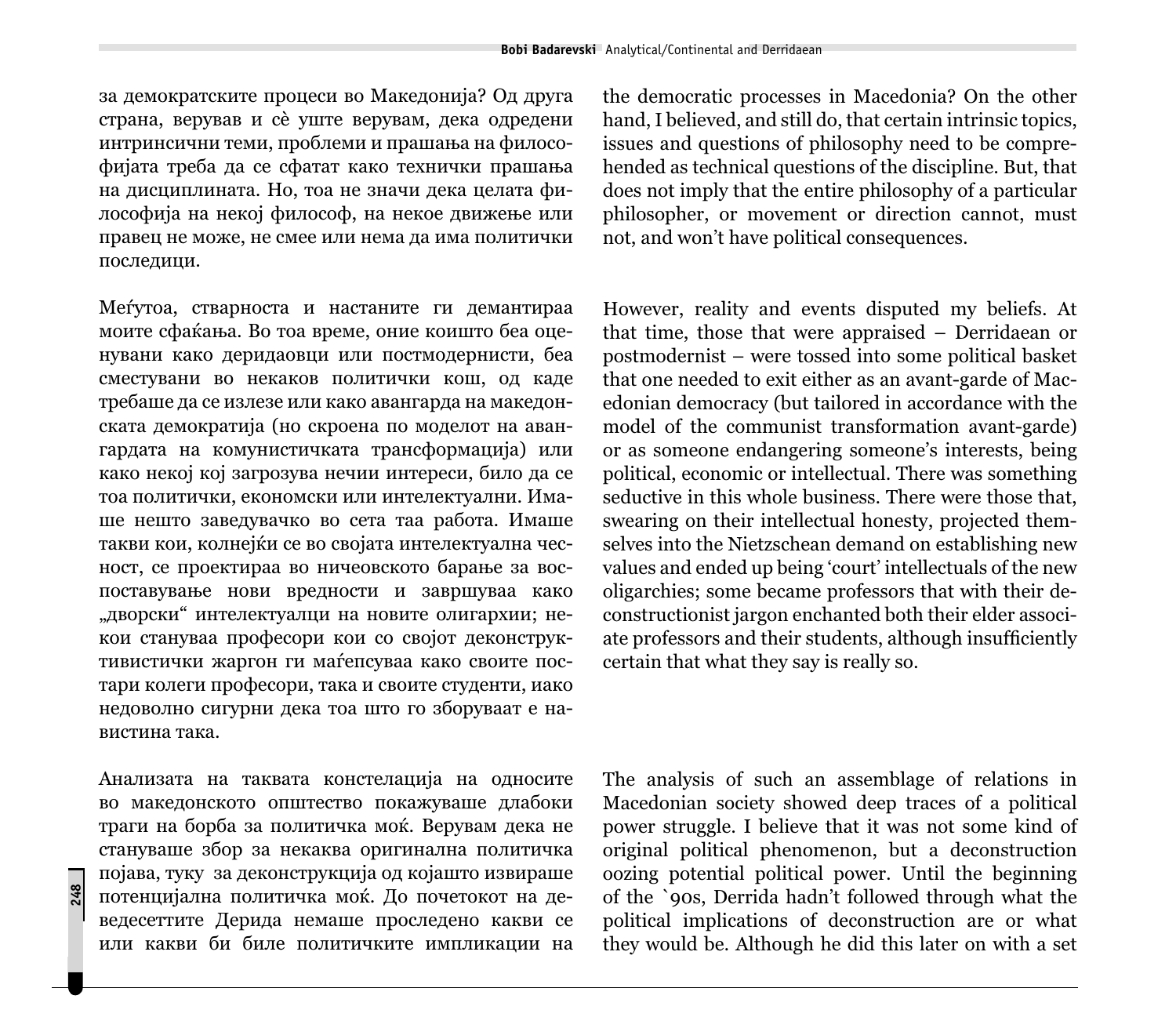деконструкцијата. Иако тоа го направи подоцна со низа политички текстови од кои најочекуваниот беше оној за Маркс (Marx), деконструктивистичкиот ангажман во Македонија не се темелеше на тие теоретски увиди. Деконструктивистичкиот ангажман беше доволно реформаторски за да ги подрие догматските и конзервативните структури и практики, и доволно нерадикален да не предизвика вистински реформски процеси. Трикот со деконструкцијата во пракса беше пробиен: доволно е да се усвои жаргонот или дискурсот на деконструкцијата за да се биде *in*, и истовремено работите да останат каде што се, или ако приликите испаднат поволни да се добие уште повеќе. Деконструкцијата нема ништо со вистината, вистината е невозможна позиција, стварна е camo moќта.

Навистина беше зачудувачко дека тоа што требаше да претставува децентрирана структура на познанието, знаењето, полека се претвораше во интелектуален и општествен прагматичен *mainstream*. Изгледа смешно, па и гротескно, на пример, на катедрите по литература или философија да се предава "знаење" со кое се тврди дека со философијата и со литературата е завршено, дека философијата во својата суштина е литература и така натаму и така натаму. Сето тоа беше поткрепено со текстовите на Дерида и на "останатите постмодернистички автори" како што се Рорти (Rorty), Хасан (Hassan), Лиотар (Liotard), Бодријар (Baudrillard). Како што споменав, некои од постарите професори и интелектуалци беа маѓепсани од новите интелектуалци, или барем се правеа такви плашејќи се за нивниот општествен статус. Но, имаше и такви кои даваа отпор. На катедрата по философија, на пример, доминантна, ако не и во целост, беше струјата на марксистички ориентираните професори. Тие своите наставни прогof political texts of which the most awaited was the one on Marx, the deconstructionist engagement in Macedonian was not based on those theoretical insights. The deconstructionist engagement was sufficiently reformative to undermine the dogmatic and conservative structures and practices and sufficiently unradical to bring about true reformative processes. The catch in the deconstruction of practice was revealed: it is sufficient to adopt the jargon or discourse of deconstruction to be *in,* and to have things remain where they stand, or if the circumstances turn out favourable to gain even more. Deconstruction has nothing to do with truth; truth is an impossible position, real is the power alone.

It was truly amazing that what was to be a decentralized structure of cognition, of knowledge, slowly turned into intellectual and societal pragmatic *mainstream*. It seems funny and even grotesque, for example, to teach 'knowledge' at the departments of literature or philosophy that claims that literature and philosophy are done with; that philosophy, in its essence is literature and so on and so forth. All this was supported by Derrida's texts and by those of 'the rest of the post-modern authors' such as Rorty, Hasan, Leotard, Baudrillard. As mentioned, some of the elder professors and intellectuals were enchanted by the new intellectuals, or at least played interested fearing their own social status. But, there were also those that resisted. At the department of philosophy, for example, the dominant, if not entirely so, was the current of Marxist-oriented professors. They would complete their curricula with Sartre. The Frankfurtian philosophers Adorno and Horkheimer were also excluded from there, although at least they were supposed to be close to them; nor were the analytical philosophy philosophers taught,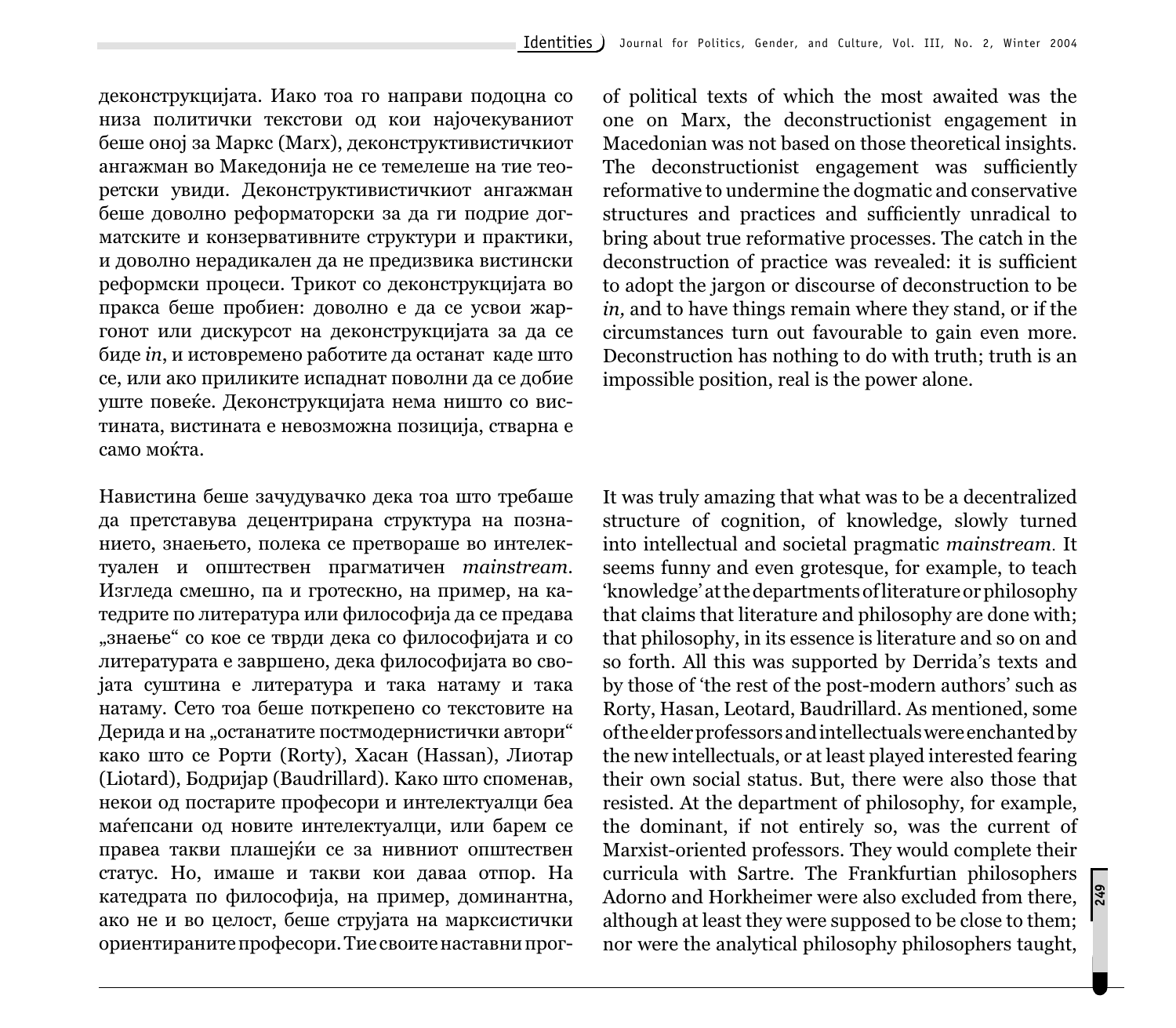рами ги завршуваа со Сартр (Sartre). Не се изучуваа ниту франкфуртските философи Адорно (Adorno) и Xopkxajmep (Horkheimer), иако барем тие требаше да им бидат блиски; не се предаваа ниту философите од аналитичката философија иако по некој стоеше во нивните програми како што се Витгенштајн (Vitgenstein), Расел (Russell), Карнап (Carnap). Она што им беше и сѐ уште им е заедничко на новите деконструктивистички и на оние конзервативните интелектуалци е нетрпеливоста кон аналитичката философија. Фобијата од аналитичарите беше правдана почнувајќи со забелешките за философската неинспиративност на аналитичката философија, па сè до идеолошките ставови на марксистичката философија за аналитичкиот сциентизам. Деконструктивистите пак, се потпираа на философските увиди на Рорти кој се обидуваше да ги деконструира современите истражувања во аналитичката философија за проблемите на јазикот и умот, а како клучен аргумент за победата на деконструкцијата над аналитичката философија ги сметаа култниот текст на Дерида "Потпис настан контекст" и дискусијата со Серл (Searle) за прашањата од теоријата на говорните чинови.

Постои доволна причина за ваквата позиционираност на деконструктивистичките интелектуалци и конзервативните марксисти кон аналитичката философија. Дерида - каков што го познававме и го интерпретиравме, веќе беше спакуван како производ од американските и англиските критичари и интерпретатори кои беа лево ориентирани и потекнуваа од феминистичките или геј движењата; да не ја споменуваме Јејлската школа претставена од Пол де Ман (Paul de Man) и Барбара Џонсон (Barbara Johnson). Тоа и не е некаква новост за англоамериканската кодификација на деконструкцијата на Де-

**250**

although some were contained in their programmes such as Wittgenstein, Russell, Carnap. What was, and still is, common to the new deconstructionist and the conservative intellectuals is the impatience towards analytical philosophy. The analyst phobia was justified starting with the comments on the lack of philosophical inspiration in analytical philosophy, and reaching the idealistic standings of Marxist philosophy on analytical scientism. Deconstructionists, on the other hand, leaned on Rorty's philosophical insights attempting to deconstruct contemporary researches in analytical philosophy on the issues of language and mind, and they considered Derrida's cult text 'Signature Event Context' and Searle's discourse on questions of speech acts theory as a key argument for the victory of deconstruction over analytical philosophy.

There is sufficient reason for such positioning of deconstructionist intellectuals and conservative Marxists towards analytical philosophy. Derrida, as we know him and interpret him, was already packed as a product of American and English left-oriented critics and interpreters that originated from feminist or gay movements; not to mention the Yale school represented by Paul de Man and Barbara Johnson. That really isn't a particular novelty for the Anglo-American codification of Derrida's deconstruction; the novelty is in the intellectual audience that appeared following the fall of the Eastern bloc and American dominance. The language of deconstruction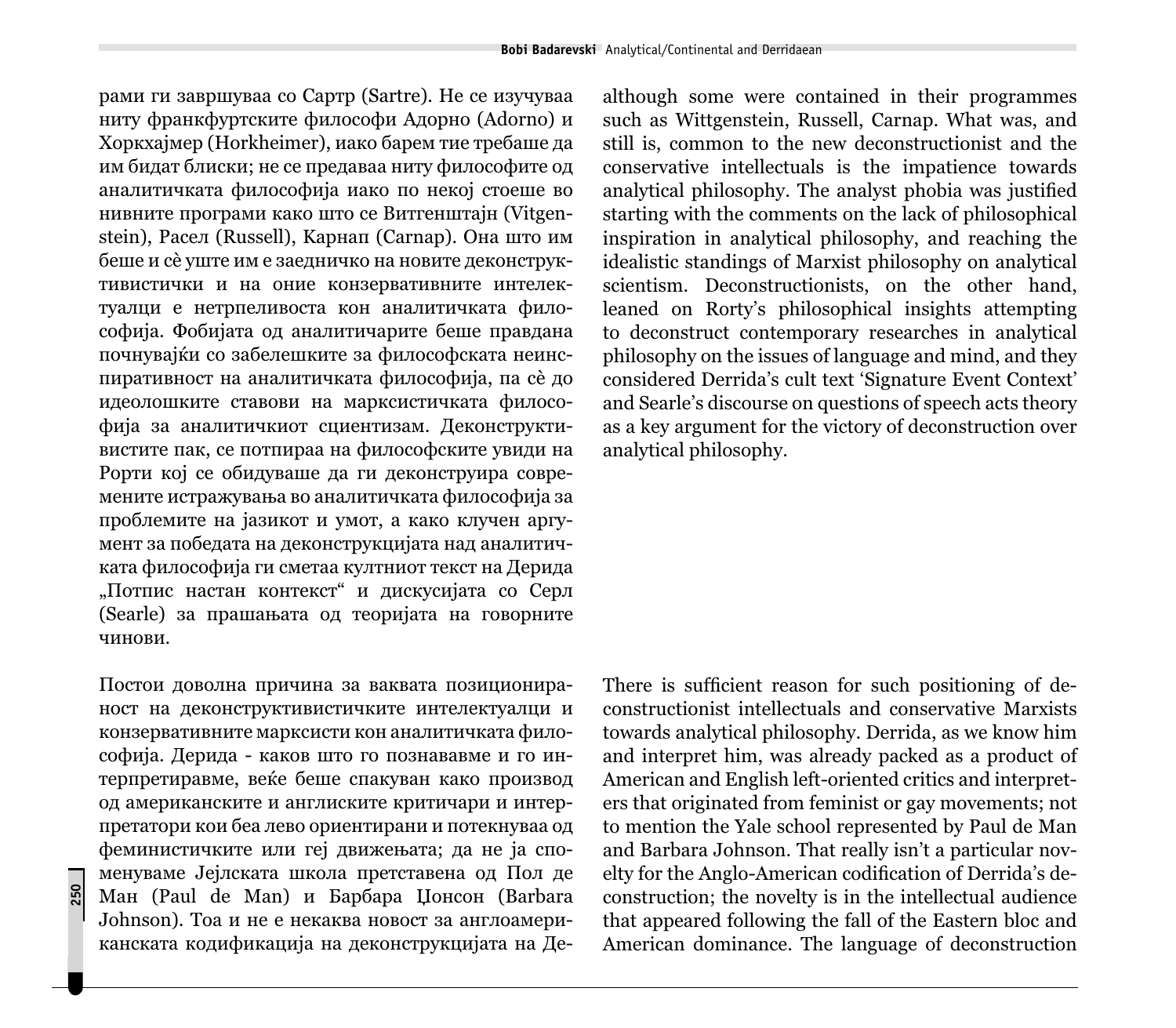рида; новината е во интелектуалната публика ко јашто се јави по падот на источниот блок и американската доминација. Јазикот на деконструкцијата беше и сѐ уште е ползуван како јазик на новите интелектуалци, а нејзината интенција обезбедува мирољубива коегзистенција со конзервативните марксисти. Всушност, мислам дека се случуваше следново: работата на деконструкцијата сама по себе не значеше и заземање на политички став или ангажман, меѓутоа изборот за работа со деконструкцијата во дадени политички и културни услови, *иолишички* значеше многу.

Интерпретираниот и кодификуван Дерида и неговата деконструкција беа скроени како спротиставување на аналитичката философија, како еманација на интелектуалната критичка стерилност и конзервативизам и на хегемонизмот на англо-американското општество. Во крајна линија, мирољубивата коегзистенција на деконструктивистите и конзервативните марксисти се темелеше на отпор кон она на кое беше спротиставен и англофонскиот Дерида.

## Деконструктивистички гестови

На овие штуро скицирани случувања би можеле да погледнеме како на деконс*иирики и еесшови.* Би сакал да се примат како нешто што го опкружува "Дерида", како феномени кои иако изгледаат неважни и тривијални, го исполнуваат условот да бидат претставени како очитувања на деконструкцијата. Доколку "деконструкцијата" не се однесува само на она што Дерида го прави во своите текстови, туку таа како низа од разградби (деконструкции) се случува во различни "текстови" како што е искуството или општеството, тогаш настаните was and still is used as a language of the new intellectuals; its intention provides peaceful co-existence with the conservative Marxists. I think that what was really going on was the following: working on deconstruction by itself did not also mean assuming of a political standing or engagement, however the choice to deal with deconstruction in certain political and cultural conditions, *politically* meant a lot.

The interpreted and codified Derrida and his deconstruction were tailored as confrontation to analytical philosophy, as an emanation of intellectual critical sterility and conservatism and of the hegemony of Anglo-American society. Finally, the peaceful co-existence of the deconstructionists and conservative Marxists was based on resistance to what the Anglophonic Derrida was opposed to.

## **Deconstructionist Gestures**

We could look at these vaguely sketched events as *deconstructionist gestures*. I would like them to be taken as something that surrounds 'Derrida', as phenomena that, although seemingly insignificant and trivial, comply with the condition of being presented as readings of deconstruction. If 'deconstruction' does not relate only to what Derrida does in his texts, but happens in different 'texts' such as experience or society as a set of de-constructions (deconstructions), then we can follow the events that accompany 'Derrida' as deconstructions. However, this does not concern some biographical,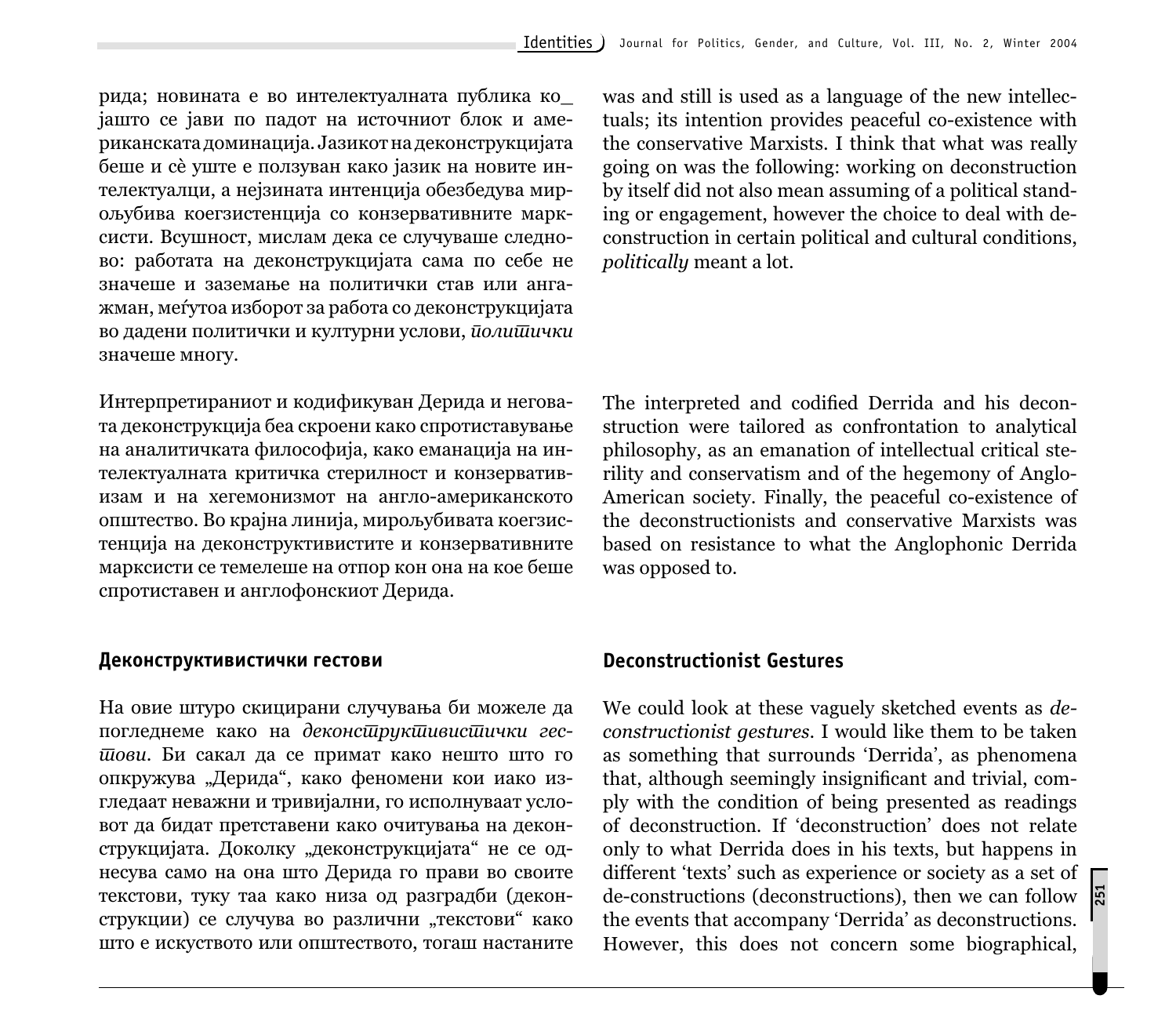кои го следат "Дерида" можеме да ги проследиме како деконструкции. Меѓутоа, не станува збор за некаква биографска, социолошка или културна анализа на настаните поврзани со "Дерида", со разбирањето на неговите списи, влијанието што тој го има на разни инстанци во различни контексти или периоди, разните очекувања од него самиот, туку се работи за следење на одредени *гестови* што се прават во тие рамки. Примери за такви гестови има многу. *Профеcuонализацијаша* на деконструктивистичките читања, очекувањаша за политичка интерпретација на "деконструкцијата", *барањаша* за нејзина *аикашивносш*, нејзината нейрифашливосш како философија или *ирифашеносш* како одреден светоглед, се само дел од можните *гесшови* кои можеме да ги восприемаме како деконструктивни *местаа*. Хоризонтот на овие настани не го трансцендира хоризонтот на "деконструкцијата". Од друга страна, самите гес*шови* се нешто надворешно во однос на деконструкцијата затоа што тие ѝ противречат на нејзината интенција, покажувајќи ја во некакво функционално светло, откривајќи ја нејзината прагматичност и оправданост.

Релацијата меѓу деконструктивистичките гестови и деконструцијата на "Дерида" би можеле да ја претставиме на следниов начин: кога се прави обид да се лоцира, одреди, следи или во крајна линија, да се разбере "деконструкцијата", односно, да се дефинираат, разјаснат или постават одредени параметри на кохерентност, всушност се прави обид да се направат импликации во правец на нејзината вредност за, на пример, апликативност, интелектуален придонес, политичка борба... Не велам дека такви импликации не може или не смее да се прават, но за оваа класа случаи за коишто зборувам, импликативноста на "деконструкцијата" е контекстуална рамка која *<del>иреш-</del>* 

sociological or cultural analysis of the events relating to 'Derrida', with an understanding of his writings, the influence that he has on various instances in different contexts and periods, the various expectations from him himself, it concerns the following of certain *gestures* which occur within those frames. There are many examples of such gestures. *Professionalization* of deconstructive readings, the *expectations* for a political interpretation of 'deconstruction', the *requirements* for its *applicability*, its *unacceptability* as philosophy or *acceptance* as a certain viewpoint*,* are only part of the possible *gestures* that we can perceive as deconstructive *places.* The horizon of these events does not transcend the horizon of 'deconstruction'. On the other hand, the *gestures* themselves are something external in regard to deconstruction because they oppose its intention, showing it in some kind of a functional light, revealing its pragmatism and vindication.

The relation between the deconstructive gestures and the deconstruction of 'Derrida' could be presented in the following manner: when an attempt is made to locate, follow or, finally, to understand 'deconstruction', i.e. to define, clarify or pose certain parameters of coherency, actually an attempt is made to make implications in the direction of its value for, for example, applicability, intellectual contribution, political fight. I am not saying that such implications cannot or may not be made, but for the class of cases that I'm speaking about, implicativeness of 'deconstruction' is a contextual frame that *precedes* the dialogue with 'Derrida'. This feature of deconstruction could be called 'deconstructive exposure': the always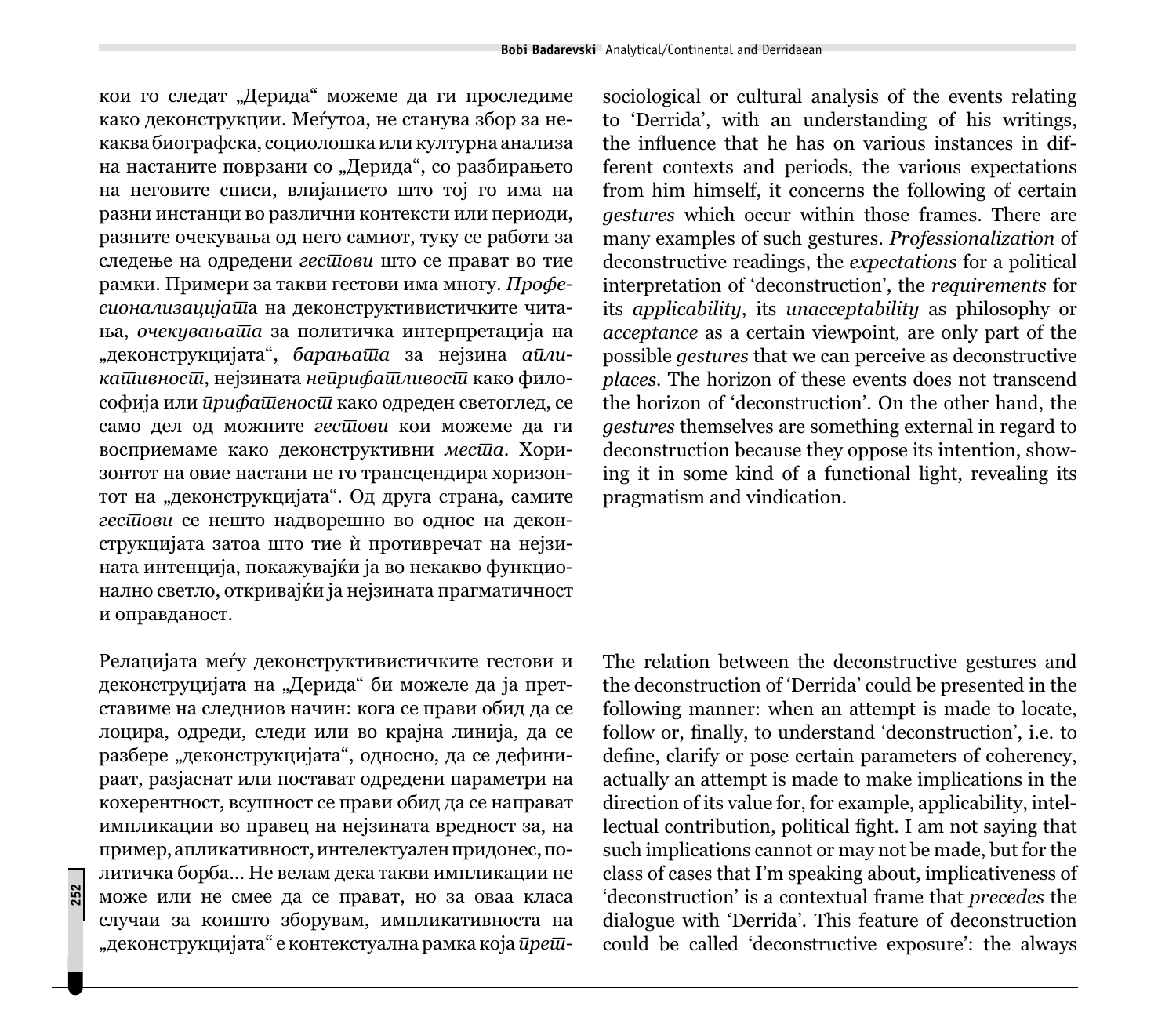*ходи* на дијалогот со "Дерида". Ова својство на деконструкцијата би можеле да го наречеме "деконструктивистичка изложеност": веќе секогаш постоечка можност "деконструкцијата" да биде погрешно разбрана, сфатена или прочитана и нејзината интринсична карактеристика да може се впише, да се аксиоматизира или прагматично да се структуира во однос на некој контекст.

Да ја изразиме природата на деконструктивистичките гестови попластично. Можеме слободно да кажеме дека сите обиди за анализа, претставување, споредување, критичко разгледување, систематизација, дијалог, расправа и тн. *се само* метафори, метонимии, аналогии, фетишизации, инсинуации, параболи на "деконструкцијата на Дерида". Од друга страна, самата "деконструкција", токму поради нејзината впишаност во културните, односно во институционалните текови, се изложува себеси да биде настан на некој деконструктивистички гест. Не е изложена на понатамошни деконструкции, туку на некакво целосно изместување. Со други зборови, она коешто ја претставува импликативноста на "деконструкцијата", коешто и "претходи" како нејзина контекстуална рамка, е херменевтскиот хоризонт на очекување, кој по својата природа е редуктивистички и прагматичен. Деконструктивистичките гестови не се ништо друго туку процеси на очитување на "деконструкцијата" во тековните дискурси на кул-Typara.

Соочувањето со тој предизвик не го одминува никого којшто е на некој начин во однос со деконструктивистичките потфати на Дерида, па дури ни samiot Derida koga gi *brani, razjasnuva, komenтира* своите текстови или стојалишта, ставовите, стојалишта и дејствата на другите поврзани со "деexistent possibility of misinterpreting, misunderstanding or misreading of 'deconstruction' and its intrinsic characteristic to be inscribed, to be axiomized or pragmatically structured in relation to some context.

Let us express the nature of deconstructive gestures more plastically. We can freely say that all attempts for analysis, presentation, comparison, critical observance, systematization, dialogue, argument, etc., *are only* metaphors, metonymies, analogies, fetishizations, insinuations, parables of the 'deconstruction of Derrida'. On the other hand, 'deconstruction' itself, precisely due to its inscription in cultures, i.e. in institutional streams, *exposes* itself to be an event of some deconstructionist gesture. It is not exposed to further deconstructions, but to some kind of total displacement. In other words, what represents the implicativeness of 'deconstruction', that precedes it as its contextual frame, is a hermeneutical horizon of expectation; that is, reductionist and pragmatic by nature. Deconstructive gestures are nothing else but processes of reading 'deconstruction' in the current discourses of culture.

Facing that challenge does not pass anyone that is in some way in relation with the deconstructive undertakings of Derrida, and even Derrida himself, when he *defends, clarifies, comments his own texts or the view*points and actions of others connected to 'deconstruction'. Those that formalize 'Derrida' and present him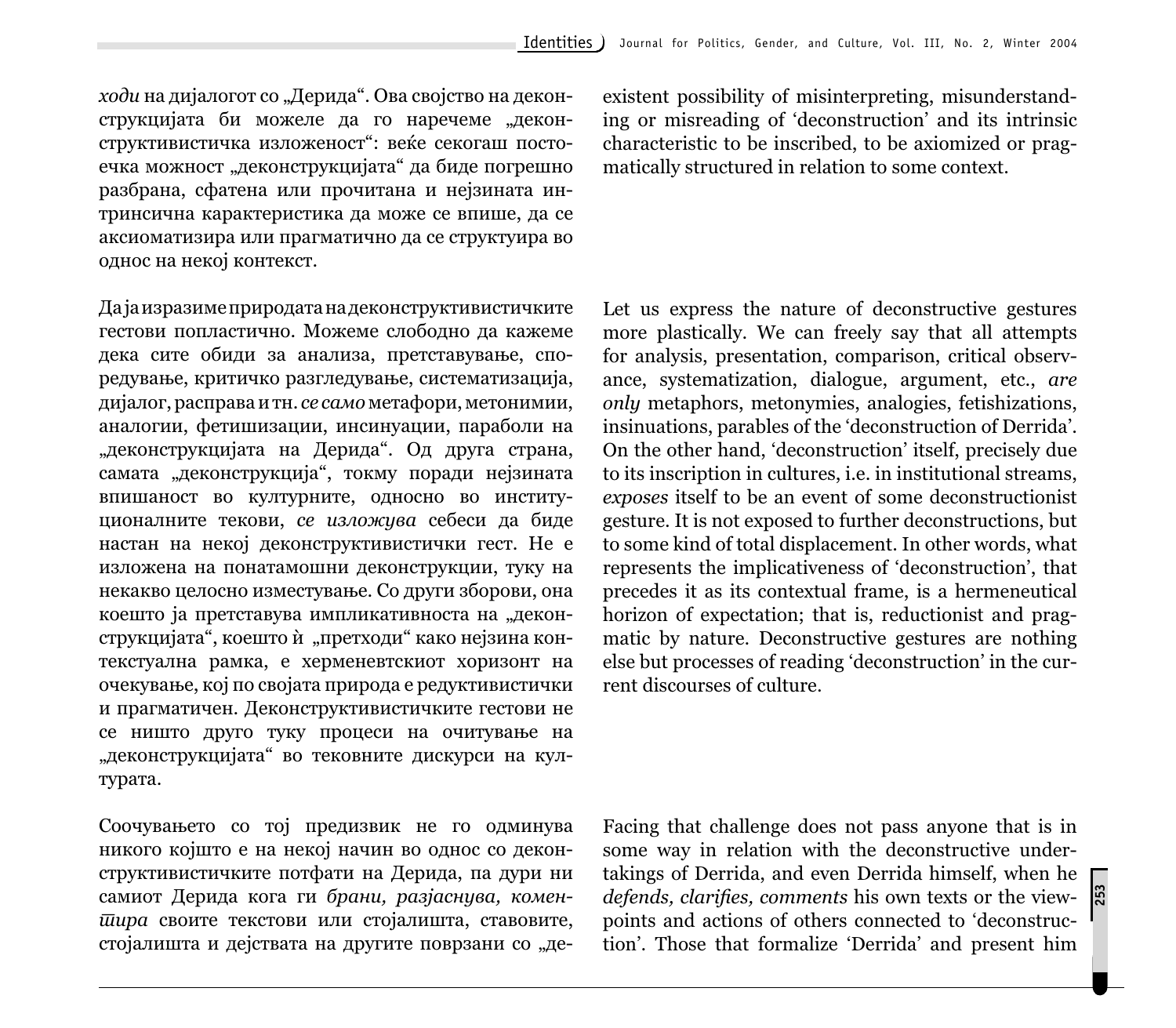конструцијата". Не се одминати ниту оние кои го формализираат "Дерида" и го претставуваат како знаење, ниту оние коишто препознаваат некаков вистински, прав Дерида и погрешно претставениот - лажниот Дерида. Не се одминати ниту оние кои го отфрлаат неговото дело тврдејќи дека во него нема ништо интелигибилно. Предизвиците на деконструктивистичките гестови се толку големи, што се плашам дека ќе предизвикаат недоразбирања и дилеми околу значењето и местото на Дерида уште поголеми од досегашните.

#### Аналитичко/Континетално

Прашањата поврзани со деконструктивистичките гестови се прашања за ситуираноста на деконструкцијата. Анализата на таквите гестови е повеќекратна, со тоа што се фокусира на неколку аспекти: на содржината на самата деконструкција, на нејзиниот статус и на контекстот во кој се води дијалогот со претходните два аспекта. Примерот на деконструктивистички гест што сакам да го прикажам се однесува на ситуираноста на деконструкцијата во контекстот на дијалогот аналитичка/континентална философија. Тоа е мошне интересен случај поради специфичната структурираност на контекстот. Од една страна е обидот да се воспостави дијалог со Дерида од аналитичка перспектива, постојано акцентирајќи го проблемот на односот аналитичка/континентална философија. Од друга страна, дијалогот постојано го отвора прашањето за статусот и припадноста на текстовите на Дерида: припаѓаат ли тие на философијата или не, истовремено отворајќи го проблемот на впишаноста на деконструкцијата во рамките на континенталната философија. Овој контекст го сметам за особено важен затоа што отвора и неки други as knowledge, are also not surpassed, neither are those that recognize some real, true Derrida and a falsely presented, fake Derrida. Neither are those surpassed that cast away his work claiming that there is nothing intelligible in it. The challenges of deconstructive gestures are so great that I fear that they will provoke even greater misunderstandings and dilemmas than the present ones concerning the meaning and place of Derrida.

## **Analytical/Continental**

Questions in regard to deconstructive gestures are issues on the establishment of deconstruction. The analysis of such gestures is manifold due to the fact that it focuses on several aspects: on the contents of deconstruction itself, on its status and on the context in which the dialogue is led within the two previous aspects. The example of a deconstructionist gesture that I wish to portray concerns the position of deconstruction in the context of the dialogue analytical/continental philosophy. That is quite an interesting case due to the specific structure of the context. On one hand, there is the attempt to establish a dialogue with Derrida from an analytical perspective, constantly accentuating the problem of the relation analytical/continental philosophy. On the other hand, the dialogue constantly opens the issue of the status and belonging of Derrida's texts: do they belong in philosophy or do they not, at the same time opening the concern of inscription of deconstruction within continental philosophy. I consider this context as particularly important because it also opens up some other topics, such as those on the 'Anglophonic Derrida', that I mentioned at the beginning of this text,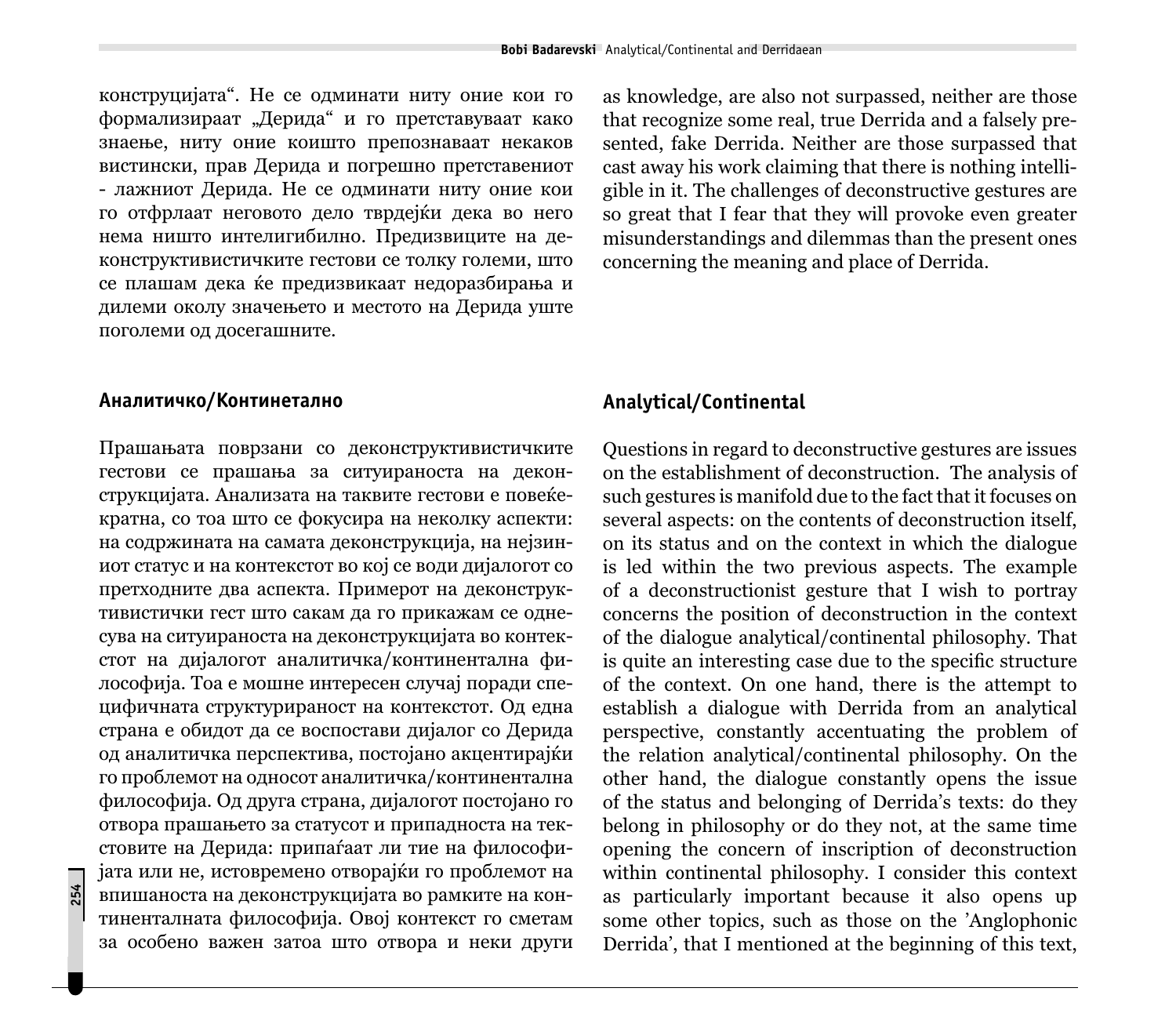теми, како што се оние за "англофонскиот Дерида" кои ги споменав на почетокот на текстов, но и темите како што се прашањето на философскиот стил, литерарноста или можноста за формализација на деконструкцијата. Егземплификацијата на деконструктивистичките гестови се јавува на границите и јазлите на дадениот контекст, во форми кои вообичаено се сметаат ирелевантни за една суштинска содржинска анализа. Детекцијата на симптомите е почетното ниво на кое и ќе се задржам.

Философијата, каква што ја познаваме денес доаѓа во една дихотомна форма, имено, како аналитичка и континентална философија. Иако на прв поглед може да изгледа дека станува збор за некаква условна и екстринсична поделба на телото на философскиот корпус, расправите за разликите сè повеќе покажуваат дека станува збор, можеби, за посуштинска поделба. Има низа принципи на поделба почнувајќи од технички прашања на философијата како дисциплина, па сè до нејзините социјални аспекти - со кои на најдиректен начин се поставува прашањето за статусот и местото на философијата во општеството. Прашањата за принципите на делба може да се поставуват метафилософски, што придонесува за одредена напнатост помеѓу природата на тие принципи: напнатоста помеѓу нормативниот и дескриптивниот аспект.

Можеби најдиректниот судир досега, помеѓу аналитичката философија и деконструкцијата на Дерида во поглед на критериумите за философското, за припадноста кон философијата, вклучувајќи ги сите оние аспекти кои ги споменавме, се случи по повод назначувањето на Дерида за почесен доктор на Универзитетот Кембриц. По тој повод беше испратено отворено писмо, потпишано од Бери but also the topics such as the issue on philosophical style, literariness or the possibility of formalization of deconstruction. Exemplification of deconstructive gestures appears on the borders and loops of the given context, in forms that are usually considered irrelevant for an essential contents' analysis. The detection of the symptoms is the starting level and to it I will give my attention.

Philosophy as we know it today comes in a dichotomic form, namely as analytical and continental philosophy. Although at first glimpse it may seem that it concerns some conditional and extrinsic classification of the philosophical corpus, arguments on the differences reveal more and more that the issue concerned is, maybe, a more essential classification. There is a set of  $classification$  principles – starting with the technical questions of philosophy as a discipline, and reaching to its social aspects – with which the question on the status and place of philosophy in society is posed in the most direct manner. The questions on the principles of classification may be posed metaphilosophically, which contributes to the certain tension between the nature of those principles: the tension between the normative and descriptive aspect.

**255** Maybe the most direct clash until now, of analytical philosophy and Derrida's deconstruction regarding the criteria of philosophical, of belonging to philosophy, including all aspects that we mentioned, happened on the occasion of Derrida's receiving of an honorary degree at the University of Cambridge. On that occasion, an open letter was sent, signed by Barry Smith, editor, at that time, of the respected magazine *The Monist* and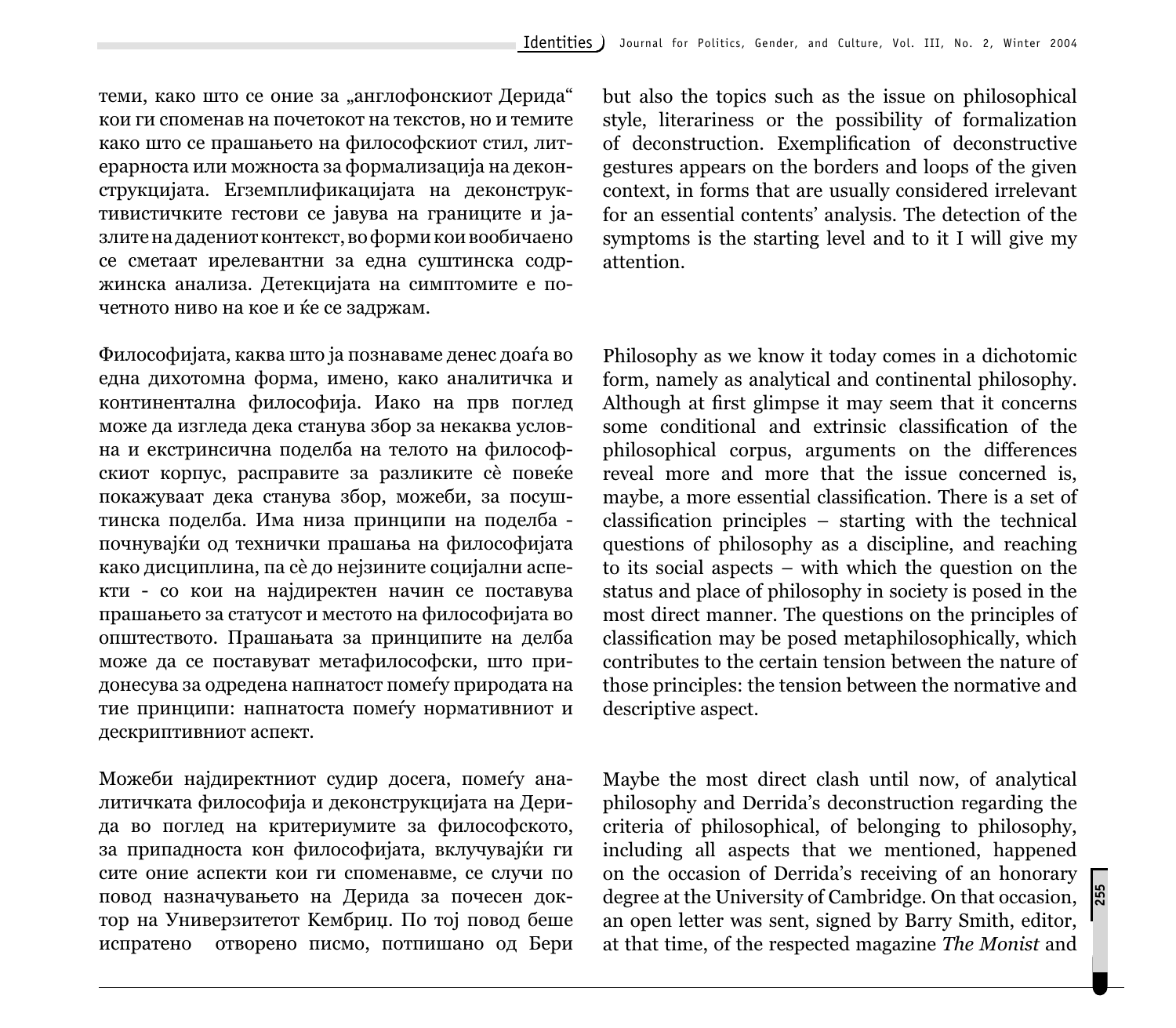Смит (Barry Smith), тогашен уредник на угледното списание "Монист" и уште од многу други философи од аналитичка провениенција, меѓу кои и иконата на аналитичката философија Вилар ван Орман Квајн (Willard Van Orman Quine).

Од *ирофесорош Бери Смиш и други:* Тимес (Лондон), сабота, 9 мај, 1992

Господине, Универзитетот Кембриџ на 16-ти мај ќе гласа дали господинот Жак Дерида треба да го прими почесниот докторат. Ние како философи и другите кои покажаа академско и професионално интересирање за извонредната кариера на г-н Дерида во текот на овие години, веруваме дека следново би можело да ја фрли потребната светлина на јавната дебата којашто се поведе за ова прашање.

Г-н Дерида себеси се опишува како философ, и неговите списи навистина носат некакви обележја на таа дисциплина. Сепак, нивното влијание било, на зачудувачко ниво, речиси исклучително во сфери кои не и припаѓаат на философијата – катедри за филмски студии, на пример, или за француска и англиска литература.

Во очите на философите, и секако меѓу оние кои работат на водечки философски катедри во светот, работата на г-н Дерида не ги исполнува прифатените стандарди за јасност и прецизност.

Ние би додале дека, доколку делото на еден (да речеме) физичар би се земало како да има вредност првенствено за оние кои работат во други дисциплини, тоа само по себе би било доволно за да се наметне сомнеж врз идејата дека тој физичар би бил соодветен кандидат за почесен доктор.

by many other philosophers of analytical provenience, among which the icon of analytical philosophy Willard van Orman Quine.

*From Professor Barry Smith and others:* The Times (London), Saturday, May 9, 1992

Sir, The University of Cambridge is to ballot on May 16 on whether M. Jacques Derrida should be allowed to go forward to receive an honorary degree. As philosophers and others who have taken a scholarly and professional interest in M. Derrida's remarkable career over the years, we believe the following might throw some needed light on the public debate that has arisen over this issue.

M. Derrida describes himself as a philosopher, and his writings do indeed bear some of the marks of writings in that discipline. Their influence, however, has been to a striking degree almost entirely in fields outside philosophy -- in departments of film studies, for example, or of French and English literature.

In the eyes of philosophers, and certainly among those working in leading departments of philosophy throughout the world, M. Derrida's work does not meet accepted standards of clarity and rigour.

We submit that, if the works of a physicist (say) were similarly taken to be of merit primarily by those working in other disciplines, this would in itself be sufficient grounds for casting doubt upon the idea that the physicist in question was a suitable candidate for an honorary degree.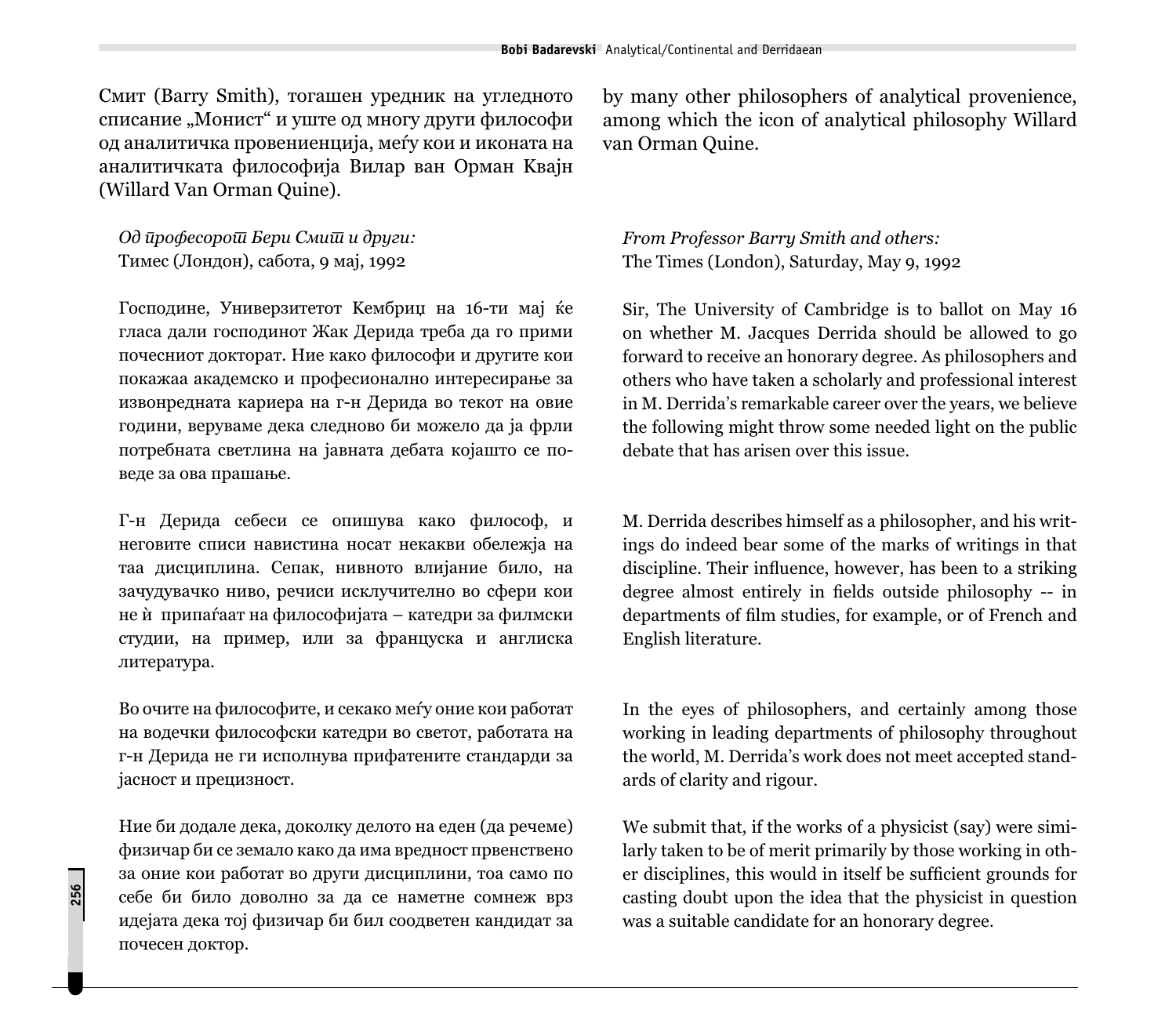Кариерата на г-н Дерида е вкоренета во возбудливите денови на '60-тите и неговите списи во континуитет го откриваат своето потекнување од тој период. Многу од нив се чини дека се состојат, и тоа во значителен дел, од елаборирани шеги и слични јазични игри како "логички фалусации" и ни се чини дека г-н Дерида речиси успеал да изгради кариера од она што ние го сметаме за преведување во академската сфера на трикови и досетки слични на оние на Дадаистите или на конкретните поети. Секако дека тој во тој поглед покажа прилична оригиналност. Но, повторно додаваме, таквата оригиналност не ѝ дава тежина на идејата дека тој е соодветен кандидат за почесен доктор.

Многу француски философи во г-н Дерида гледаат единствено повод за прикриен срам од тоа што неговите будалеења придонесоа многу кон широко прифатениот впечатокот дека современата француска философија е нешто малку повеќе од предмет за исмевање.

Обемните списи на г-н Дерида, според нас, ги растегнуваат вообичаените форми на академско работење до степен на непрепознатливост. И уште повеќе – како што може да заклучи секој читател за себе (а, за оваа цел не е важно која страница ќе се земе) – во неговите списи е употребен стил на пишување кој ѝ пркоси на разбирливоста.

Многумина покажале добра волја на г-н Дерида да му дадат шанса и да ја остават можноста еден толку длабок и тежок за интерпретирање јазик да крие навистина длабоки и суптилни мисли.

Меѓутоа, кога ќе се направи напор да се навлезе во него, сепак станува јасно, барем нам ни станува јасно, дека, и кога воошто се дадени кохерентни тврдења, тие се или лажни или тривијални.

M. Derrida's career had its roots in the heady days of the 1960s and his writings continue to reveal their origins in that period. Many of them seem to consist in no small part of elaborate jokes and the puns "logical phallusies" and the like, and M. Derrida seems to us to have come close to making a career out of what we regard as translating into the academic sphere tricks and gimmicks similar to those of the Dadaists or of the concrete poets. Certainly he has shown considerable originality in this respect. But again, we submit, such originality does not lend credence to the idea that he is a suitable candidate for an honorary degree.

Many French philosophers see in M. Derrida only cause for silent embarrassment, his antics having contributed significantly to the widespread impression that contemporary French philosophy is little more than an object of ridicule.

M. Derrida's voluminous writings in our view stretch the normal forms of academic scholarship beyond recognition. Above all -- as every reader can very easily establish for himself (and for this purpose any page will do) -- his works employ a written style that defies comprehension.

Many have been willing to give M. Derrida the benefit of the doubt, insisting that language of such depth and difficulty of interpretation must hide deep and subtle thoughts indeed.

When the effort is made to penetrate it, however, it becomes clear, to us at least, that, where coherent assertions are being made at all, these are either false or trivial.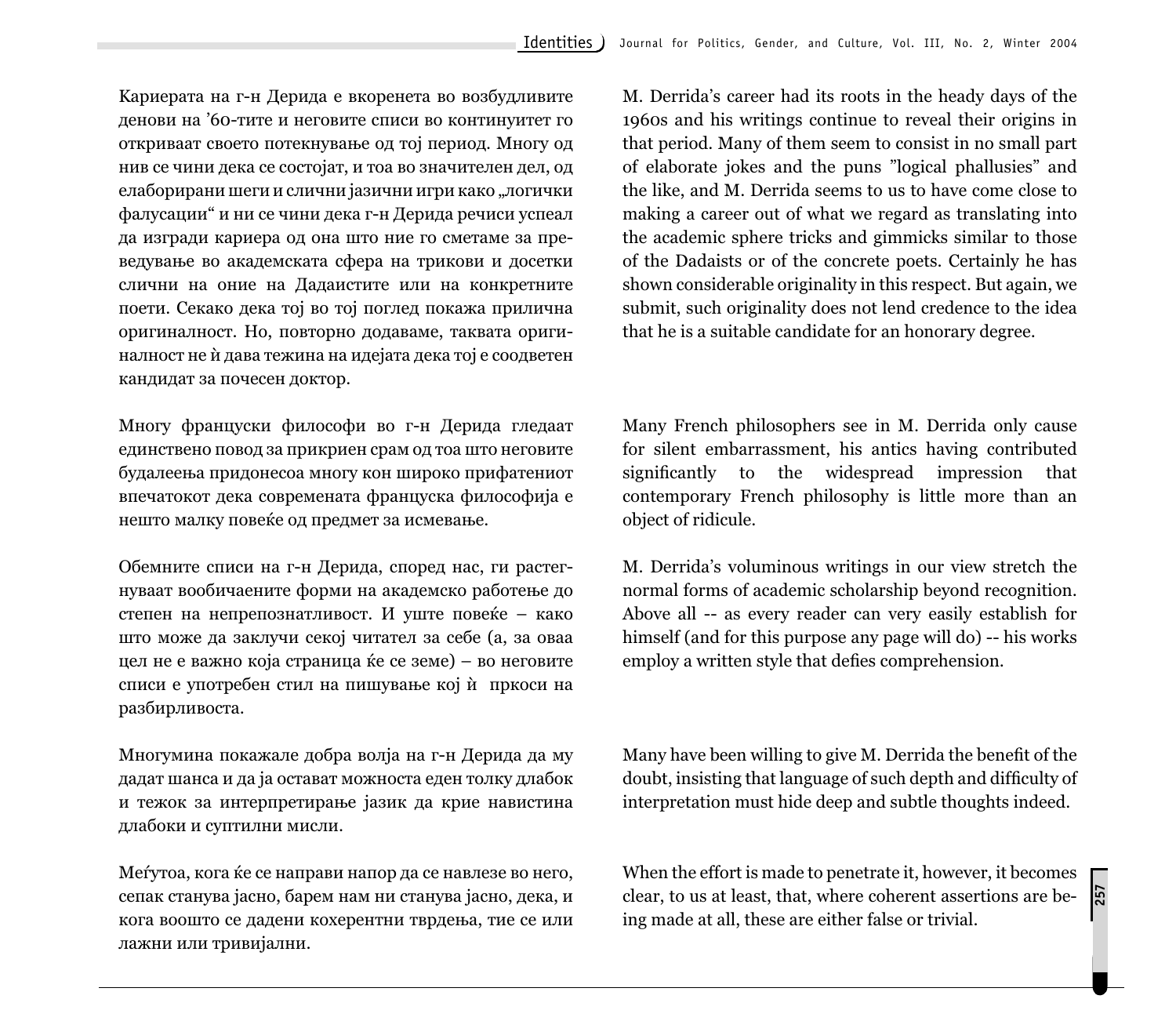Академски статус којшто се заснова врз она што нам ни се чини како нешто малку повеќе од половично интелегибилни напади врз вредностите на разумот, вистината и академското работење, не е доволен повод, сметаме ние, за доделување на почесен докторат при еден ценет универзитет.

> Со почит. Бери Смит (Урелник на *Монис* $\overline{u}$ )

Ханс Алберт (Манхајмски универзитет), Дејвид Армстронг (Силни), Рут Баркан Маркус (Јеил), Кит Кампбел (Сидни), Ричард Глаусер (Нојшател), Рудолф Халер (Грац), Масимо Мугнаи (Фиренца), Кевин Малиган (Женева), Лоренцо Пења (Малрид), Вилард ван Орман Квајн (Харвард), Волфганг Род (Инсбрук), Карл Шуман (Утрехт), Даниел Шултхес (Нојшател), Питер Симонс (Салцбург), Рене Том (Бур – сур -Ивет), Далас Вилард (Лос Анџелес), Јан Воленски (Краков) Internationale Akademie für Philosophie, Obergass 75, 9494S Schaan, Liechtenstein.

Речиси истовремено, Дерида во едно интервју го коментираше овој настан:

 $\Pi$ рашањето да се знае што може да се нарече "философија" отсекогаш било *самошо прашање* на философијата, нејзината срцевина, нејзиното потекло, нејзиниот животен принцип. Бидејќи овој гест, којшто првобитно и конститутивно е философски гест, е и повторуван и испитуван во сѐ што пишувам, бидејќи мојата работа би немала никаква смисла без нејзиното експлицитно, повторувачко и систематско повикување на Платон, Аристотел, Декарт, Кант, Хегел, Ниче, Хусерл, Хајдегер и неколкумина други автори (или од канонот или не), повикувања направени во текот на триесет години, мотивите на оние кои сакаат да негираат дека мојата работа е "философија" мора да

**258**

Academic status based on what seems to us to be little more than semi-intelligible attacks upon the values of reason, truth, and scholarship is not, we submit, sufficient grounds for the awarding of an honorary degree in a distinguished university.

> Yours sincerely, Barry Smith (Editor, *The Monist)*

Hans Albert (University of Mannheim), David Armstrong (Sydney), Ruth Barcan Marcus (Yale), Keith Campbell (Sydney), Richard Glauser (Neuchâtel), Rudolf Haller (Graz), Massimo Mugnai (Florence), Kevin Mulligan (Geneva), Lorenzo Peña (Madrid), Willard van Orman Quine (Harvard), Wolfgang Röd (Innsbruck), Karl Schuhmann (Utrecht), Daniel Schulthess (Neuchâtel), Peter Simons (Salzburg), René Thom (Burs-sur-Yvette), Dallas Willard (Los Angeles), Jan Wolenski (Cracow) Internationale Akademie für Philosophie, Obergass 75, 9494S Schaan, Liechtenstein.

Almost at the very same time, Derrida commented on this event in an interview:

The question of knowing what can be called "philosophy" has always been *the very question* of philosophy, its heart, its origin, its life-principle. Since this gesture, which is originally and constitutively a philosophical gesture, is both repeated and examined in everything I write, since my work would have no sense outside its explicit, recurrent, and systematic references to Plato, Aristotle, Descartes, Kant, Hegel, Nietzsche, Husserl, Heidegger, and several other authors (whether in the canon or not), references made over a period of thirty years, the motives of those who wish to deny that my work is "philosophy" must be sought elsewhere. That is their problem, not mine. Most often, I think these inquisitors confuse philosophy with what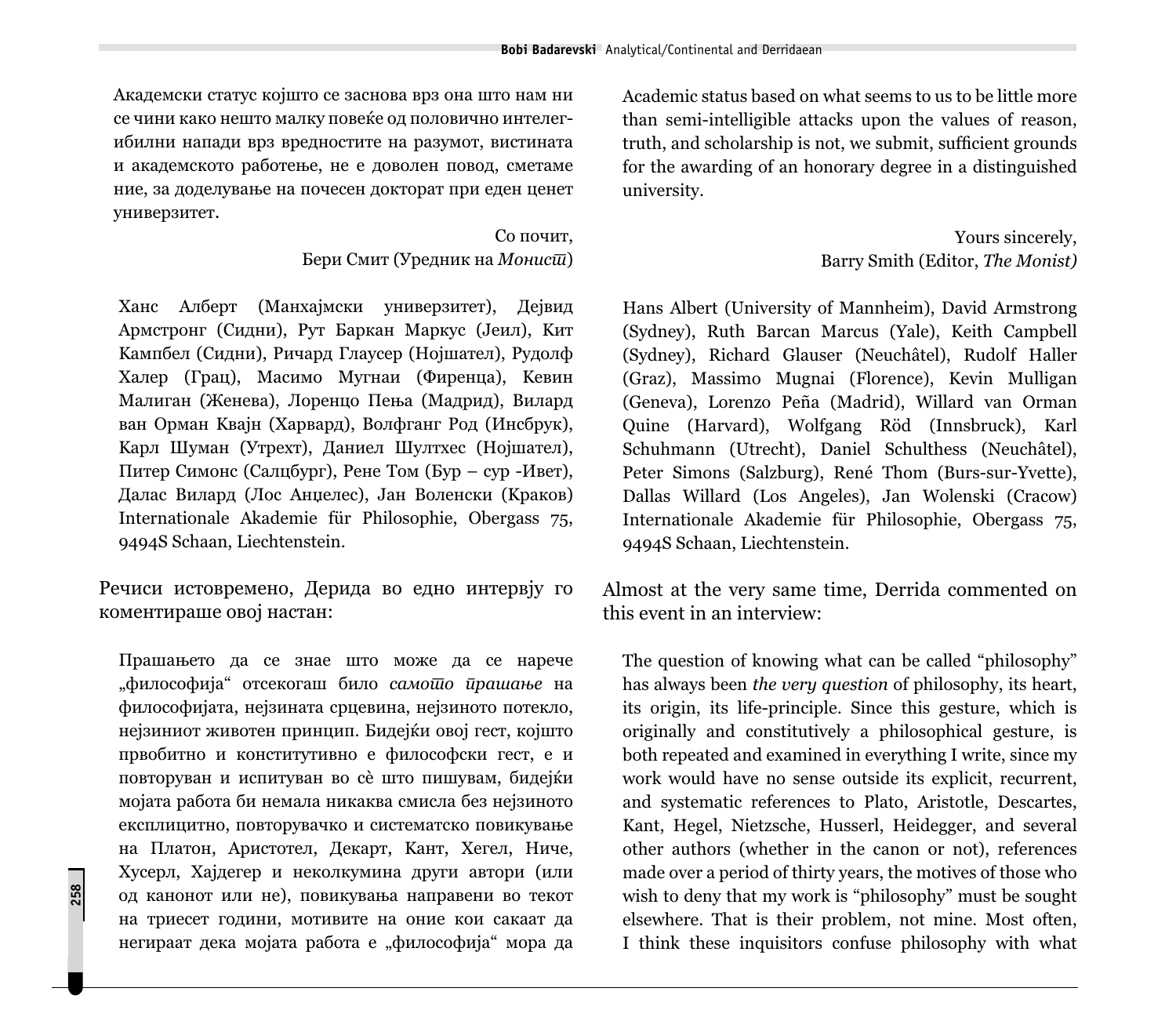се бараат на друго место. Тоа е нивен проблем, а не мој. Најчесто сметам дека овие жестоки испитувачи ja мешаат философијата со тоа што ги научиле да го  $pe\bar{u}po\partial y$ цираа $\bar{u}$  во традицијата и стилот на одредена институција, во рамките на подобро или полошо чувана – или подобро, полошо и помалку добро чувана - општествена и професионална средина.

Колку и да се различни мотивите за оценките за успешноста или неуспешноста на деконструкцијата и на Дерида како нејзин протагонист, едно е несомнено сигурно: веќе триесет и повеќе години Дерида не успеа да ја доближи деконструкцијата до неговите најголеми критичари, а ниту тие, философите од аналитичката провениенција не изнајдоа начин да ја реконструираат имплицитната доктрина на Деридаовата философија. Нивните сомнежи, па дури и предубедувања за постоње философска доктрина во работата на Дерида, тој ги охрабрувше со низа "ставови" и "забелешки", па дури цели пасажи од неговите книги и текстови за тоа како философијата не може ниту успева да го види или да го определи тоа што тој го работи и кон коешто се обраќа.

Неуспехот на обидите за аргументирана расправа водеше кон таканаречното ешичко читање на Дерида, најмногу изразено во трудовите на авторите како што се: Сајмон Кричли (Simon Critchley), Гаjaтри Спивак (Gayatri Spivak), Џефри Бенингтон (Geoffrey Bennington), Џон Капуто (John Caputo), Џон Салис (John Sallis), Друсила Корнел (Drucilla Cornell). Дејвид Голамбија (David Golumbia), еден од протагонистите на *ешичкошо* читање на Дерида, истакнува дека со таквиот пристап овозможува да се разбере Деридовата интервенција во Западната дискурзивна пракса наречена философија, односно, неговите деконструктивистички гестови во реthey have been taught to *reproduce* in the tradition and style of a particular institution, within a more or less well protected—or rather, less and less well protected—social and professional environment.

However different the motives for the assessments of the successfulness or unsuccessfulness of deconstruction and of Derrida as its protagonist, one thing is undoubtedly certain: in thirty years and more, Derrida has not yet succeeded in bringing deconstruction closer to his greatest critics, nor have they, the philosophers of analytical provenience, found a way to reconstruct the implicit doctrine of Derrida's philosophy. Their doubts, prejudice even, about the existence of a philosophical doctrine in Derrida's work, were supported by him with a set of 'views' and 'notes', and even entire passages of his books and texts on how philosophy cannot do so, nor succeeds in seeing or determining what he works and what he addresses.

The unsuccessfulness of the attempts for an arguable argument led to the so-called *ethical* reading of Derrida, strongly expressed in the works of authors such as: Simon Critchley, Gayatri Spivak, Geoffrey Bennington, John Caputo, John Sallis, Drucilla Cornell. David Golumbia, one of the protagonists of the *ethical* reading of Derrida, makes a point that such an approach allows for the understanding of Derrida's intervention in the Western discursive practice called philosophy, i.e. his deconstructionist gestures in the relations between the activity called philosophy and the production of what is called philosophical doctrines. According to Golumbia, what this reading of Derrida implies is Derrida's posi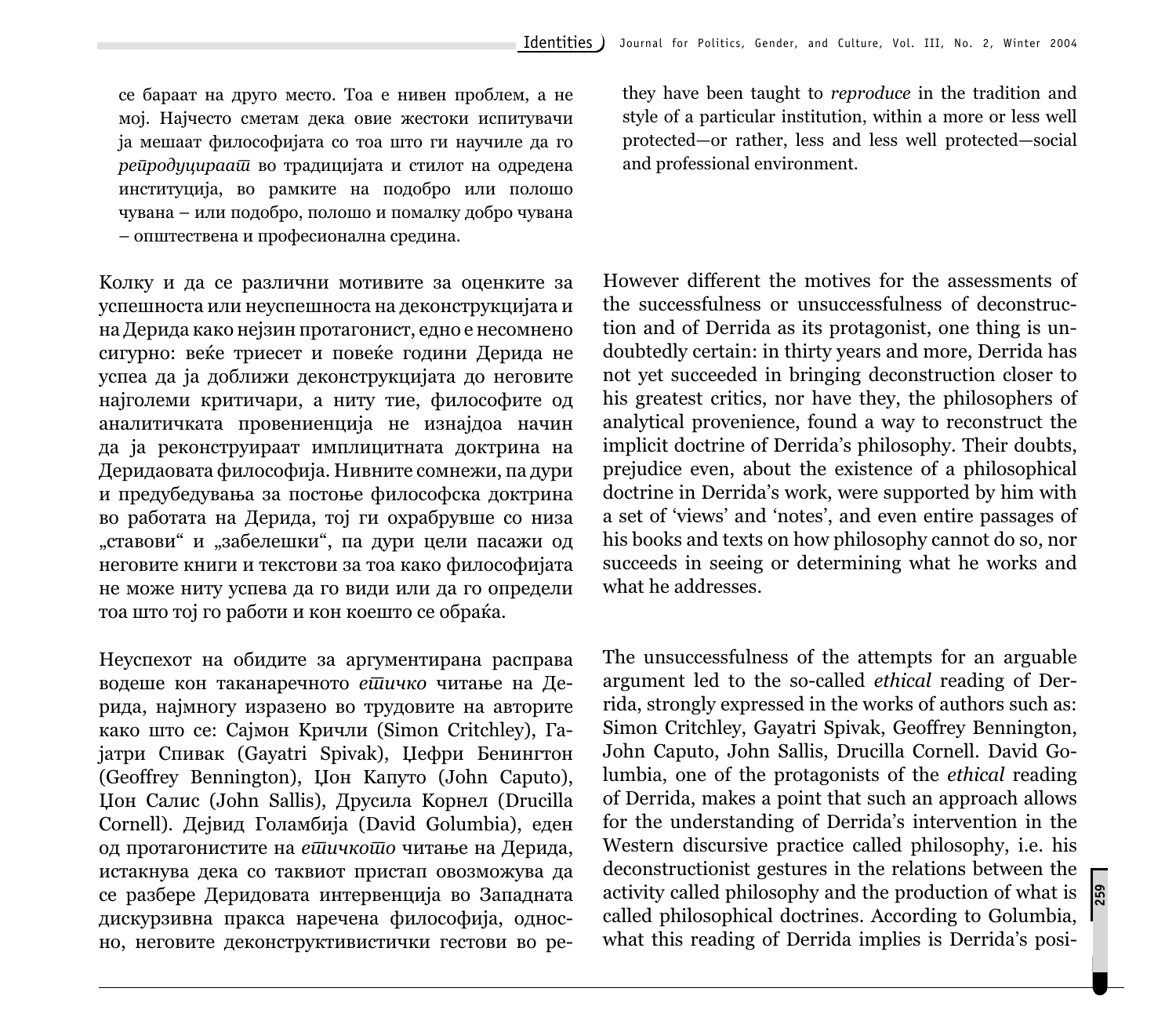лациите помеѓу активноста наречена философија и продукцијата на она што се нарекува философски доктрини. Според Голамбија, она што ова читање на Дерида го имплицира е ставот на Дерида кон западната аналитичка философија: иако аналитичката философија, онака како што е конституирана, претставува обид за бегство од историјата, нејзината сегашна поставеност, нејзината концептуална апаратура и методологија не се ништо друго туку нејзина отелотвореност и ситуираност во историјата:

Да се анализира "философскиот дискурс" во неговата форма, неговите разни композиции, неговата реторика, неговите метафори, неговиот јазик, неговите фикции, сѐ што ѝ противречи на преводливоста, и така натаму, не значи тој да се сведе на литература. Тоа дури и е во голем степен философска задача (иако не останува философска во сиот нејзин тек), да се истражуваат овие "форми" кои повеќе не се само форми, како и модалитетите според кои, со интерпретирање на поезијата и литературата, припишувајќи ѝ на последната општествен и политички статус, и обидувањето тие да се исклучат од нејзиното сопствено тело, академското институирање на философијата ја побара својата сопствена автономност, и практикуваше неприфаќање во однос на својот сопствен јазик, она што се нарекува "буквалност" и пишување воопшто; така, тоа не ги препозна вистински нормите на сопствениот дискурс, односите помеѓу говорот и пишувањето, постапките на канонизирање на поголеми или на текстови за пример, и така натаму. Оние кои протестираат против сите овие прашања сакаат да заштитат конкретен институционален авторитет на философијата, во обликот во кој беше замрзнат во даден момент. Заштитувајќи се себеси против овие прашања и против трансформациите кои прашањата ги наметнуваат или претпоставуваат, тие исто така ја штитат институцијата од философијата.

tion towards western analytical philosophy: although analytical philosophy, as it is constituted, represents an attempt to escape from history, its current position, its conceptual apparatus and methodology are nothing but its embodiment and establishment in history:

To analyze "philosophic discourse" in its form, its modes of composition, its rhetoric, its meta-phors, its language, its fictions, everything that resists translation, and so forth, is not to reduce it to literature. It is even a largely philosophical task (even if it does not remain philosophical throughout) to study these "forms" that are no longer just forms, as well as the modalities according to which, by interpreting poetry and literature, assigning the latter a social and political status, and seeking to exclude them from its own body, the academic institution of philosophy has claimed its own autonomy, and practiced a disavowal with relation to its own language, what you call "literality" and writing in general; it thereby misrecognized the norms of its own discourse, the relations between speech and writing, the procedures of canonization of major or exemplary texts, and so forth. Those who protest against all these questions mean to protect a certain institutional authority of philosophy, in the form in which it was frozen at a given moment. By protecting themselves against these questions and against the transformations that the questions call for or suppose, they are also protecting the institution against philosophy.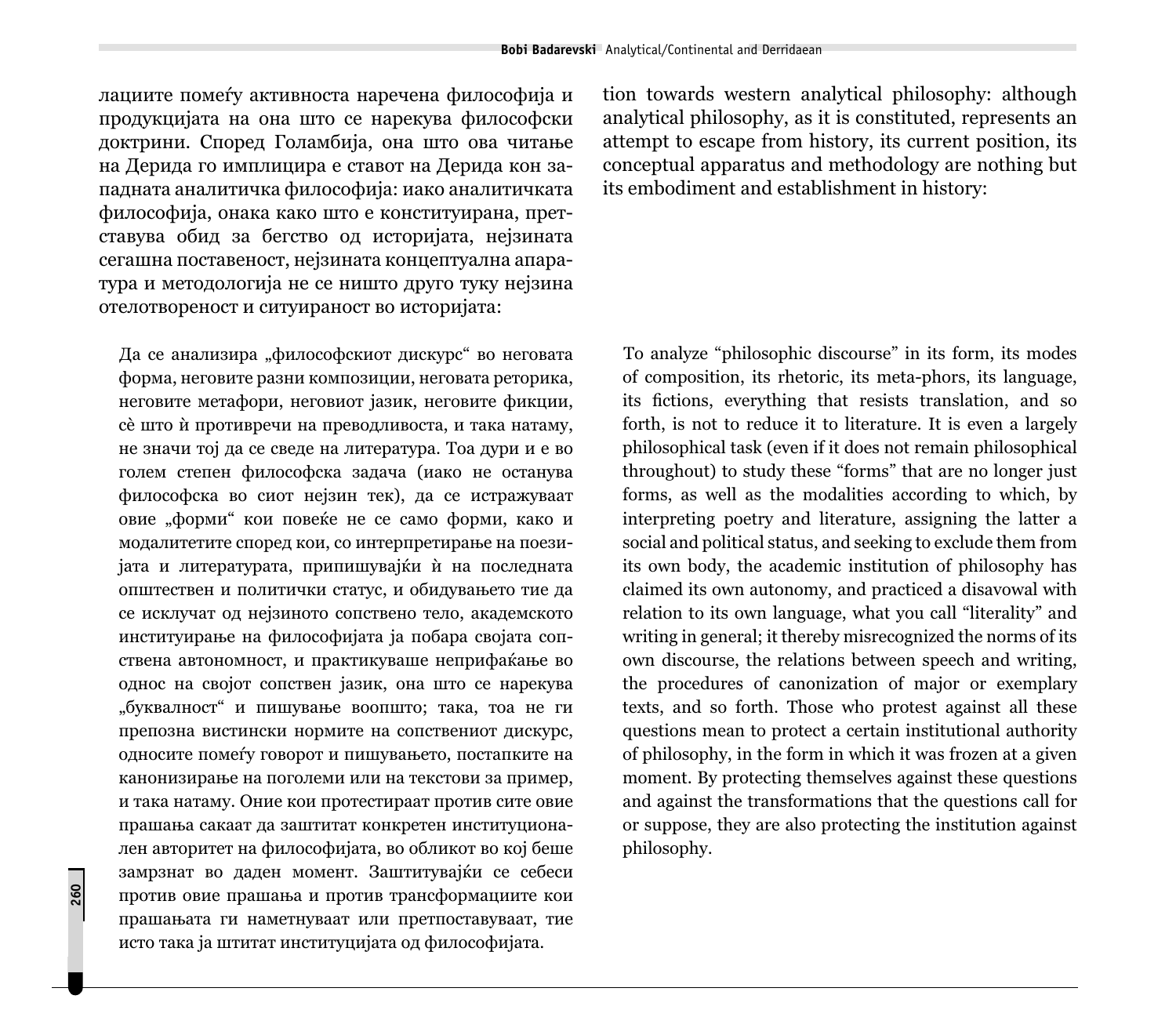Ваквата позиција Голамбија ја гледа и во неговата реакција на Аферата Кембриџ. Меѓутоа, ваквото објаснување на односот на деконструкцијата и аналитичката философија го изместува тежиштето на можноста од воспоставување на дијалогот. Дури и да се признае тривијалноста за историската поврзаност помеѓу философијата и продукцијата на философските доктрини, очигледна е промената на тезите: темите и фокусот на интересот на аналитичката философија беа и се она што може да се оквалификува како теорија и знаење во Деридаовите текстови, но не и она за што зборува Голамбија. Трансформацијата на деконструкцијата во историска доктрина за историската институционализираност на философијата и нејзините дискурси, ја претвора деконструкцијата во еден историцизам, изместувајќи ја и така непопуларната слика на деконструкцијата како сериозен философски потфат.

Контекстот што го нуди *ешичкошо* читање на деконструкцијата е повеќе политички и тоа се обидува деконструкцијата да ја "искористи" за цели поинакви од оние што би можеле да ги детектираме како вообичаени интенции на деконструкцијата. Тоа е исто така едно редуктивистичко читање на Дерида. Редуктивистички е и приказот на аналитичката философија како целина и позиција што ѝ се спротиставува на деконструкцијата. Клишето коешто се повторува во изборот на аналитичките философи или ставови за аисторичноста на философијата и желбата за некаков универзален логички јазик, ја покажуваат или неинформираноста на авторите на проетичкото читање или неискрената и нефер намера кон публиката. Оние за кои тие зборуваат или сѐ уште се на платните списоци на државните фондови за наука и образование, или се веќе историја, а аисторискиот став за философијата, доколку постоел во таква форма, е заминат со нив.

Golumbia also sees this position in his reaction to the Cambridge Affair. However, this interpretation of the relation of deconstruction and analytical philosophy disturbs the base of the possibility of establishing a dialogue. Even if the triviality of the historical bond between philosophy and the production of philosophical doctrines is recognized, the change in the theses is obvious: the topics and the focus of the interest of analytical philosophy were and are what can be qualified as theory and knowledge in Derrida's texts, but not including what Golumbia is talking about. The transformation of deconstruction in an historical doctrine on historical institutionalization of philosophy and its discourses turns deconstruction into an historicism, thereby disturbing, the already unpopular image of deconstruction as a serious philosophical undertaking.

The context that is offered by the *ethical* reading of deconstruction is one that is more political and it tries to 'use' deconstruction for purposes other than those that we could be able to detect as normal intentions of deconstruction. It is also a reductiоnist reading of Derrida.The portrayal of analytical philosophy as a whole and a position that withstands deconstruction is also reductionist. The reoccurring cliché in the choice of the analytical philosophers or positions on the ahistoricity of philosophy and the desiring of a universal logical language, reveal either the uninformedness of the authors of the pro-ethic reading or the insincerity and dishonest intention towards the audience. Those that they speak of are either still on the pay-rolls of state science and educational funds, or are already history and the ahistorical position on philosophy, if it ever were in such form, is gone with them.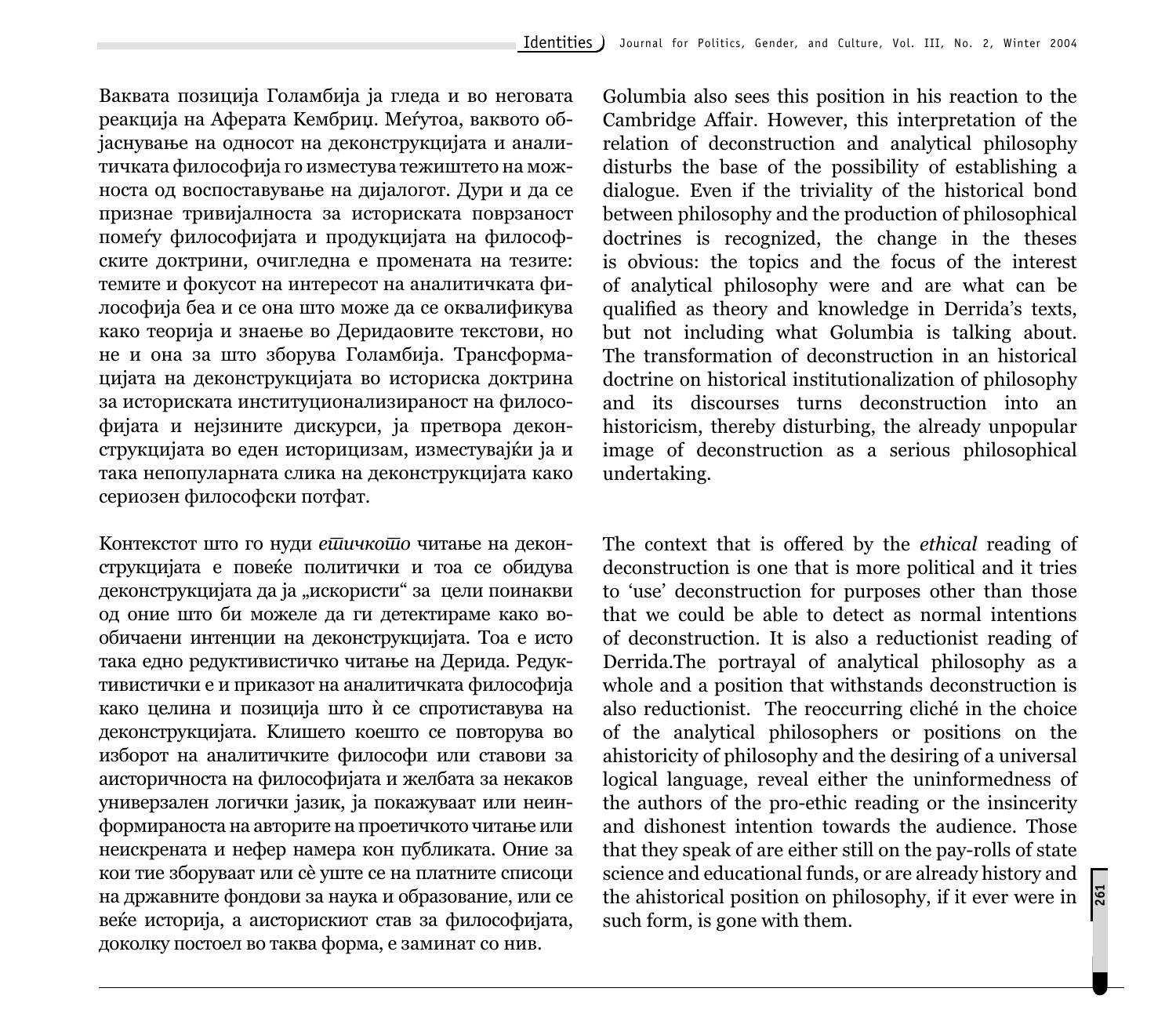Една друга група автори се обидува да пријде кон деконструкцијата од еден друг аспект. Тие ниту се обидуваат да ги истражат доктрините на Дерида, ниту пак да го постават во некаков историцизам. Тие просто ја споредуваат, толкуваат, вкрстуват философијата на Дерида со философијата на аналитичките философи, како што се Давидсон (Davidson), Квајн, Витгенштајн, Селерс. Овие потфати немаше да бидат прифатени како нешто невообичаено доколку не стануваше збор за нешто што изгледа несведливо. Во нивната наивна искреност на она што го прават, понекогаш изгледа дека е толку природна работа да се споредат теориите за јазикот и значењето на некои аналитички философи со некои експлицитни анализи или со реконструираните теории на Дерида.

Најчести примери на дијалог со деконструкцијата во контекстот на споредбените анализи се сличностите со гледиштата за јазикот на Квајн и на Давидсон. Констатираните разлики се однесуваат или на дискурзивните, стилските, историските или на биографските контексти.

Колку и да се ваквите компаративни приоди во принцип возможни, сепак, нивниот деконструктивистички гест се согледува во екстраполацијата на разнородните дискурси во единствена аргументативна матрица. Идејата на "компаративниот приод" е да ги постави (не да ги оневозможи) правилата за трансформација на некаква аргументативна линија, по која и низ која аргументите од разнородните дискурси - оние на деконструкцијата и оние на компарираниот аналитички философ - се надоврзуваат во некаква целесообразност по одредено прашање или тема. За да се направи тоа, освен принципот на аналогија којшто владее во интерпретацијата, потребно е да се прикаже деконструкцијата во аналиAnother group of authors is trying to approach deconstruction from another aspect. They neither try to study Derrida's doctrines, nor to position it in some kind of historicism. They simply compare, interpret, cross Derrida's philosophy with the philosophy of the analytical philosophers such as Davidson, Quine, Wittgenstein, Sellers. These undertakings would not have been accepted as something unusual if something that appears unanalysable was not concerned. In their naïve sincerity in what they are doing, it sometimes appears as such a natural thing to compare the theories of language and significance of certain analytical philosophers with some explicit analyses or with Derrida's reconstructed theories.

The most common examples of dialogue with deconstruction in the context of comparative analyses are the similarities in the views on language of Quine and of Davidson. The established differences concern either the discursive, style, historical or biographical contexts.

However possible these comparative approaches may be in principle, yet their deconstructionist gesture is recognized in the extrapolation of the various discourses into a single argumentative matrix. The idea of 'comparative approach' is to set (not to make impossible) the rules of transformation of some argumentative line, along and throughout which the arguments of various discourses – those of deconstruction and those of the compared analytical philosopher – interconnect in some appropriateness in regard to a certain issue or theme. In order to accomplish that, aside from the principle of analogy that rules in interpretation, it is necessary to portray deconstruction in analytical terms or to present some of the supposed deconstructionist operations with certain ana-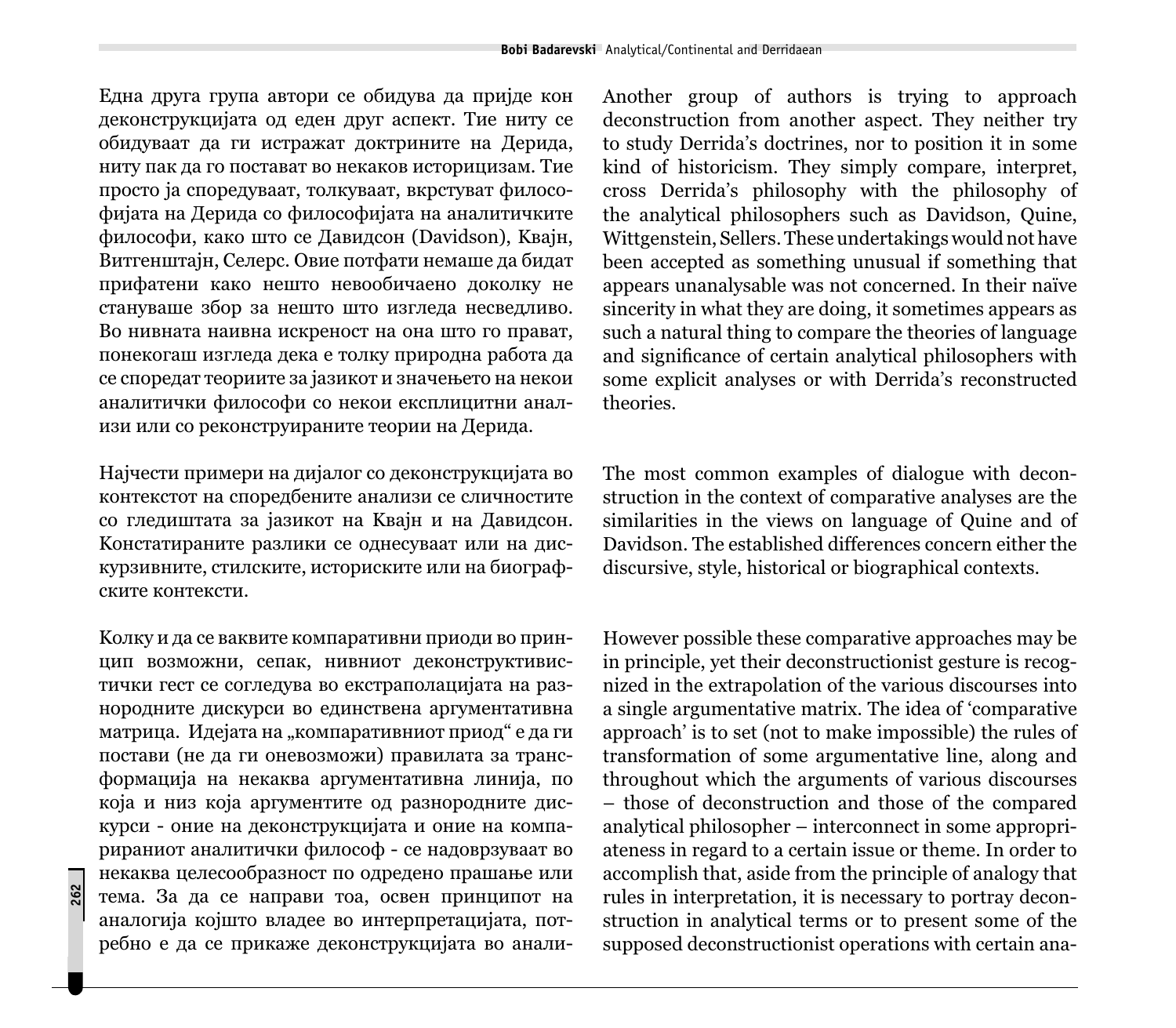тички термини или некои од претпоставените деконструктивистички операции да се прикажат со одредени аналитички потези. Но, важи и обратното: аналитичката архитектура на резонирањето да се преведе во деконструктивистички термини. Многу е веројатно дека некому којшто е добро упатен и обучен во деконструктивистичката интерпретативна пракса, ваквите компаративни контексти би му изгледале како стратегиска осмислена деконструкција на односот аналитичка философија/деконструкција, со голема доза на гротескна пародија. Но, не е така. Авторите на текстот со целиот свој авторитет и сериозност се обидуваат да ја претстават деконструкцијата и нејзината смисленост. Доколку не успеваат во тоа, тие не ја доведуваат во прашање само острината на своите аналитички пера, туку тоа значи дека со интелигибилноста на деконструкцијата нешто не е во ред.

Една од карактеристиките за кои обично се смета дека доволно ја покажуваат разликата помеѓу аналитичката и континенталната философија е местото и улогата што аргументот го има во философските текстови. Во аналитичката философија, аргументот има поголем простор и респект наспроти реторичките елементи на континенталната философија. Аргументирано да се расправа, да се докажува и да се брани ставот или стојалиштето, без да се прераскажува нечие стојалиште (како што тоа го прават деконструктивистичките постмодернисти) се суштинските белези на аналитичкото дебатирање и расправа. Но, како да се води аргументирана расправа со Дерида? Како да се разбере непријатното искуство на Фуко (Foucault) и Серл (Searle), кој во интервјуто за *Reason* (февруари, 2000) вели:

lytical moves. But, the opposite also applies: to translate the analytical architecture of reasoning into deconstructionist terms. It is most likely that to someone that is well informed and trained in the deconstructionist interpretative practice, such comparative contexts would seem as strategically envisioned deconstruction of the relation analytical philosophy/deconstruction, with a great dose of grotesque parody. But it is not so. The authors of the text, with all their authority and seriousness try to portray deconstruction and its sense-ness. If they are not successful in this, they do not place under questioning the issue of the sharpness of their analytical pens alone, but that means that there is something wrong with the intelligibility of deconstruction.

One of the characteristics that is usually deemed to sufficiently show the difference between analytical and continental philosophy is the place and the role that the argument takes in philosophical texts. In analytical philosophy, the argument takes up a greater space and respect as opposed to the rhetorical elements of continental philosophy. To argue argumentatively, to prove and defend a view or standpoint without narrating someone's standpoint (as deconstructionist postmodernists do), are the inherent features of analytical debating and argument. But how to have an agruable argument with Derrida? How to understand the unpleasant experience of Foucault and Searle, who in the interview for *Reason*  (February, 2000) says: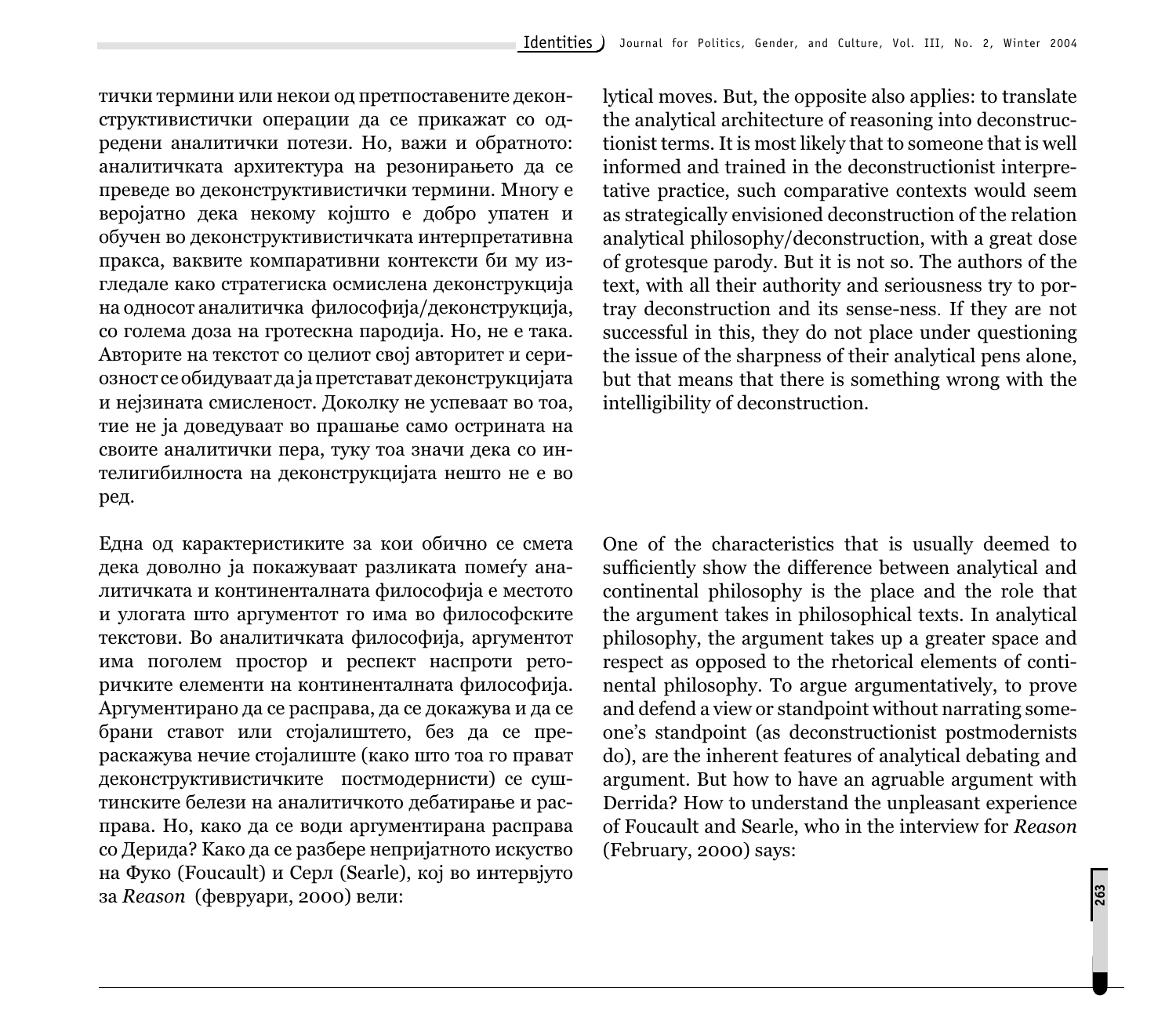Дерида едвај и да може да се интерпретира погрешно, до толку е обскурен. Секојпат кога ќе кажеш, "Тој вели вака и вака", тој секогаш вели, "Ти погрешно ме разбра". Но ако се обилете да ја одгатнете вистинската интерпретација, тогаш тоа не е лесно. Еднаш му го кажав ова на Мишел Фуко, кој беше пожестоко настроен кон Дерила дури и од мене, и Фуко рече дека Дерила го praktikuva metodot na *terorizam na obskurnost)*. Зборувавме на француски. И јас реков, "што по ѓаволите сакаш да кажеш со тоа?" А тој рече: "Тој пишува толку  $o$ бскурно што не можеш да распознаеш што кажува. тоа е обскурнистичкиот дел, а кога го критикуваш, тој секогаш вели, 'Не ме разбра; ти си идиот'. Тоа е терористичкиот дел."

Овие добро познати квалификации за "обскурниот терорист" беа земени за определба на деконструкцијата во однос на философските текстови. Сепак, мислам дека овие забелешки не се однесуваат на личноста на Дерида. Како што напоменав претходно, Дерида повеќе од триесет години не успеа да ги убеди философите од калибарот на Серл, Фуко, Квајн, дека деконструкцијата е нешто за кое може разложно да се расправа. И самиот Дерида, на една од последните конференции со аналитичките философи, го истакнува и признава "прашањето" на аргументацијата:

Видете, се случува веќе долго време и неколу пати едноподруго, да сакам накратко да се присетам на моето предавање за *différance*, кое го одржав недалеку од овде, во Оксфорд, во 1967 г. Комплетно сум бил луд што сум отишол тогаш во Оксфорд за да го одржам тоа предавање! Во таа пригода, *шишнаша* којашто следеше по предавањето беше очигледно елоквентна. Елоквентно велејќи: "Нема расправа тука и нема никаква полза да се расправа со овој човек, ниту пак со овој дискурс". Стросон (Strawson) беше таму – и многу

**264**

With Derrida, you can hardly misread him, because he's so obscure. Every time you say, "He says so and so," he always says, "You misunderstood me." But if you try to figure out the correct interpretation, then that's not so easy. I once said this to Michel Foucault, who was more hostile to Derrida even than I am, and Foucault said that Derrida practiced the method of *obscurantisme terroriste* (terrorism of obscurantism). We were speaking French. And I said, "What the hell do you mean by that?" And he said, "He writes so obscurely you can't tell what he's saying, that's the obscurantism part, and then when you criticize him, he can always say, 'You didn't understand me; you're an idiot.' That's the terrorism part."

These well-known qualifications of the 'obscure terrorist' were taken to determine deconstruction in regard to philosophical texts. However, I think that these comments are not directed at Derrida's personality. As I mentioned earlier, Derrida didn't succeed in convincing philosophers of the calibre of Searle, Fоucault, Quine that deconstruction is something that can be argued with argumentation. Also Derrida himself, at one of the last conferences with the analytic philosophers, calls attention to and recognizes the argumentation 'issue':

You see, it occurs a long, long time after another one, that I would like briefly to recall, when I delivered the lecture on *différanc*e, not far from here, in Oxford, in 1967. I was totally mad to go to Oxford then to give that lecture! On that occasion the *silence* which followed it was obviously eloquent. Eloquently saying: 'There is no arguing here and there is no prospect of arguing with this man, or with this discourse.' Strawson was there – and very politely kept silent. Ryle was there – didn't say a word. It was very embarrassing for me, a very embarrassing situation. Ayer started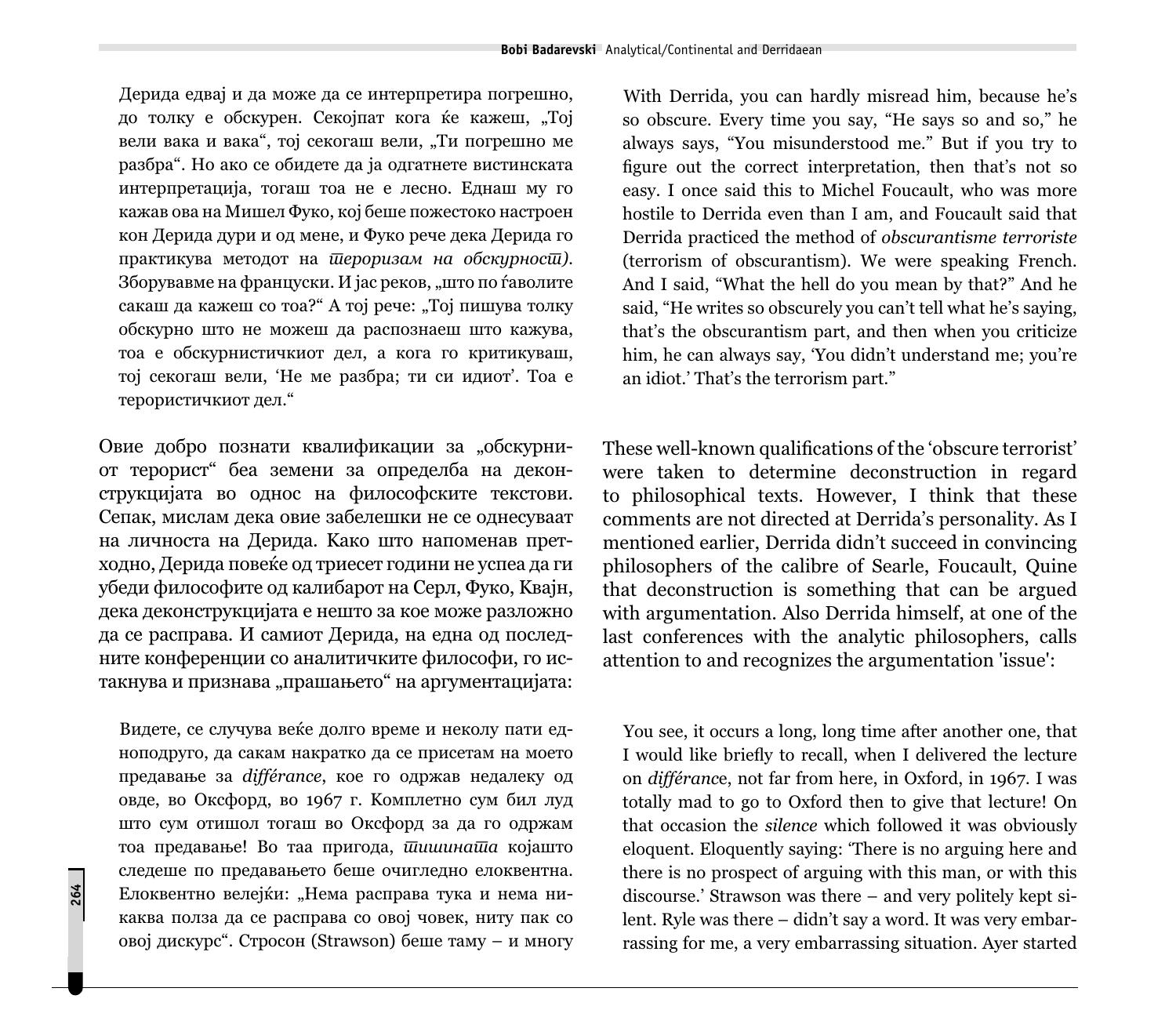културно молчеше. Рајл (Ryle) беше таму – не кажа ниту збор, тоа беше многу непријатно за мене, многу непри $i$ атна ситуација. Ајер (Ayer) почна расправа – но тоа не ја подобри ситуацијата. Така, тоа беше пред повеќе од триесет години и јас знам дека попладнево повторно }e se diskutira za predavaweto za *différance*, a jas poради тоа се чувствувам многу благодарен. И виновен. Виновен за времето кое беше потребно за тоа. Виновен затоа што не направив напор, којшто повеќето од вас го правите, со движечка добра волја, да создадам барем можност за "аргумент" (што и да значи тоа, а Џеф (Geoff), како и обично, го приготви најмоќното и најбрилијантното сведување на се што може да се каже во врска со тој збор). Виновен, затоа што не вложив напор да читам, кога требаше тоа да го сторам, "аналитичка" или "англосаксонска" или "британска" философија, напор кој би ја потпомогнал оваа лискусија, расправа или дијалог. На пример, ова по пладне ќе бидам прашан "Зошто не го спомнуваш Витгенштајн?" А јас немам никакво оправдување за тоа. Едноставно: *не го сшорив*  $\overline{u}$ оа. Така, се чувствувам виновен.

Јас не би можел да тврдам дека го разбирам значењето на овој исказ на Дерида, меѓутоа, не би можел да прифатам дека станува збор за уште еден негов "перформанс", затоа што тоа е многу нечесно кон неговите соговорници на конференцијата. Од друга страна, самиот настан што тој го раскажува е многу илустративен за можноста да се аргументира про и контра деконструкцијата, нејзиниот статус и последици. Она што Дерида во оваа исповед го најавува како возможно, имено, возможноста за аргумент, за аргументирана расправа за деконструкцијата, е контрадикторно со неговите стојалишта за местото и ситуираноста на деконструкцијата во однос на философскиот, односно метафизичкиот дискурс. Доколку пак аргументацијата е невозможна, а имајќи

arguing – but it didn't improve the situation. So that was more than thirty years ago, and I know that this afternoon the lecture on *différance* will be discussed again, and I feel all the more grateful. And I feel guilty. Guilty for the length of time it has taken. Guilty because I did not make the effort that most of you are making, with moving good will, just to produce the possibility of 'an argument' (whatever that may mean, and Geoff has, as usual, given the most powerful and most brilliant account of everything that can be said around this word). Guilty because I didn't make the effort to read, when I should have read, 'analytic' or 'Anglo-Saxon' or 'British' philosophy; an effort which could have helped this discussion, this argument or dialogue. For example, this after-noon I will be asked 'Why don't you mention Wittgenstein?' And I have no justification for that. Simply: *I failed*. So I feel guilty.

I couldn't insist that I understand this statement of Derrida, but I couldn't accept that it is yet another one of his 'performances', because that is very unfair to his interlocutors at the conference. On the other hand, the very event that he is narrating is very illustrative for the possibility to give arguments for and against deconstruction, its status and consequences. What Derrida announces with this confession as possible, namely, the possibility of an argument, an agruable argument on deconstruction is contradictory to his views on the place and establishment of deconstruction in regard to philosophical, i.e. metaphysical discourse. Provided this argumentation is not possible, and having in mind the promised and the spoken, the implications would be very unpleasant for both Derrida and his deconstruction.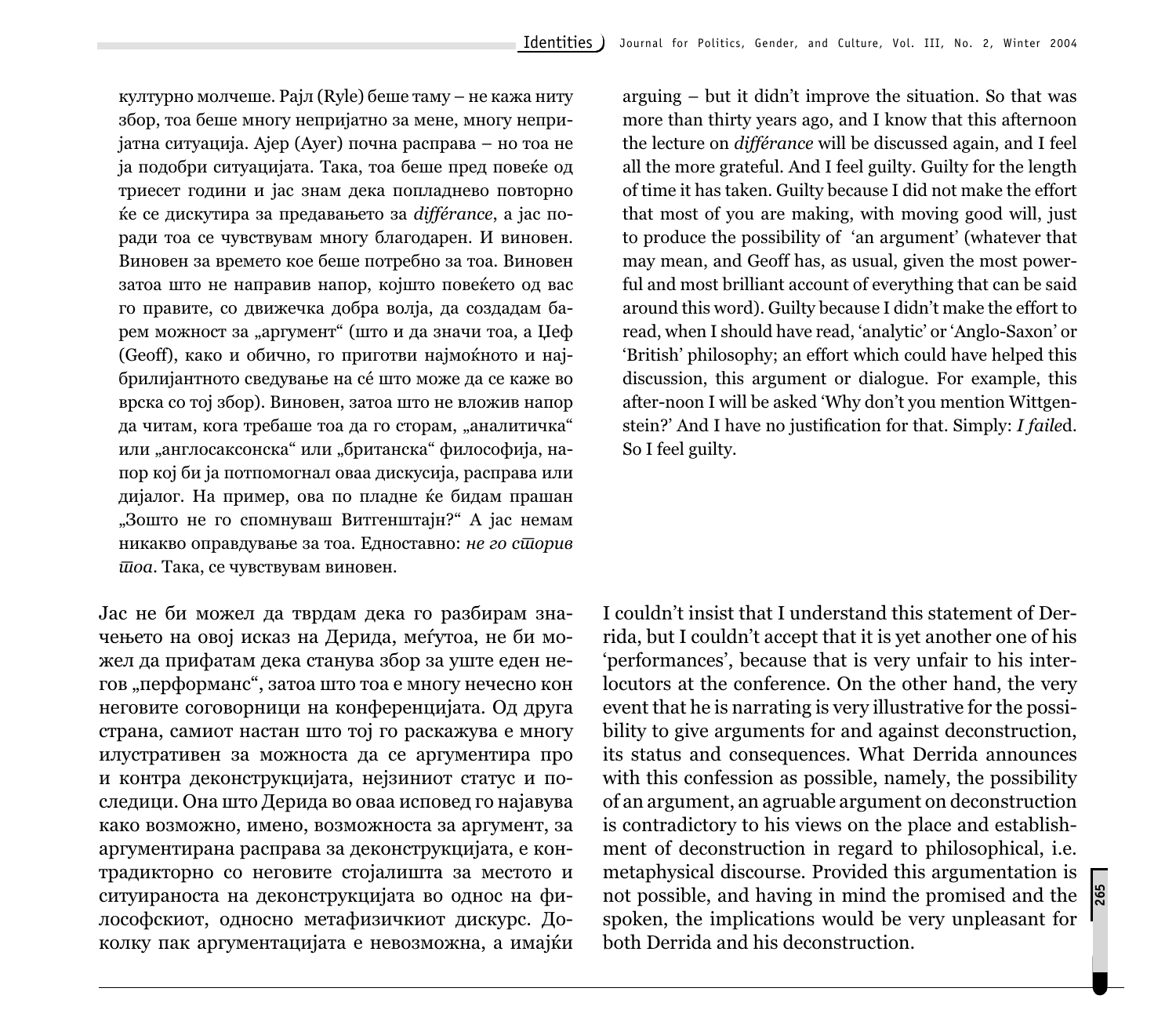го предвид ветеното и искажанато, импликациите би биле многу непријатни и за Дерида и за неговата деконструкција.

Можеби не станува збор за неприфатлив гест направен со некаква пропедевтска умисла, туку за "деконструктивистички гест" кој во својот "двоен гест" (double gesture) го сместува и Дерида и деконструкцијата? Како што напоменавме погоре, соочувањето со предизвикот на деконструктивистичките гестови не го одминува никого, па дури ни самиот Дерида. Нема сомнение дека станува збор за "деконструктивистички гест" кој истовремено го тривијализира и спекулативно не поставува кон делото на Дерида. Нема сомнение дека тоа е уште еден од оние гестови коишто повеќе од десет години го проследуваат и го одложуваат мојот прекин на следење<del>ш</del>о на Дерида.

Maybe the issue is not an unacceptable gesture made with some propaedeutic premeditation, but a 'deconstructionist gesture' which places both Derrida and his deconstruction in its 'double gesture'? As mentioned earlier, confrontation with the temptation of the deconstructiоnist gestures does not surpass anyone, not even Derrida himself. There is no doubt that the issue concerns a 'deconstructionist gesture' that at the same time trivializes Derrida's work and speculatively positions us towards it. There is no doubt that it is another one of those gestures that for over ten years accompany and suspend my interlude in *following* Derrida.

#### Translated form Macedonian by Rodna Ruskovska

# Библиографија:

**266**

- Bar-Hillel, Y. 1962. 'Prerequisite for Rational Philosophical Discussion', reprinted in R. Rorty (ed.) *The Linguistic Turn: Recent Essays in Philosophical Method*, Chicago: The University of Chicago Press, 1967, 356. 9.
- Golumbia David, 1999. Quine, Derrida, and the Question of Philosophy, *The Philosophical Forum*, Volume XXX, No. 3, September 1999.
- Cremaschi, S. and Dascal, M. 1998. 'Malthus and Ricardo: Two Styles for Economic Theory', *Science in Context*  11: 229. 54.
- Culler, J. 1983. *On Deconstruction: Theory and Criticism after Structuralis*m. Ithaca: Cornell University Press.

### References:

- Bar-Hillel, Y. 1962. 'Prerequisite for Rational Philosophical Discussion', reprinted in R. Rorty (ed.) *The Linguistic Turn: Recent Essays in Philosophical Metho*d, Chicago: The University of Chicago Press, 1967, 356. 9.
- Golumbia David, 1999. 'Quine, Derrida, and the question of philosophy', *The Philosophical Forum*, Volume XXX, No. 3, September,1999.
- Cremaschi, S. and Dascal, M., 1998. 'Malthus and Ricardo: Two Styles for Economic Theory', *Science in Context*  11: 229. 54.
- Culler, J. 1983. *On Deconstruction: Theory and Criticism after Structuralis*m. Ithaca: Cornell University Press.